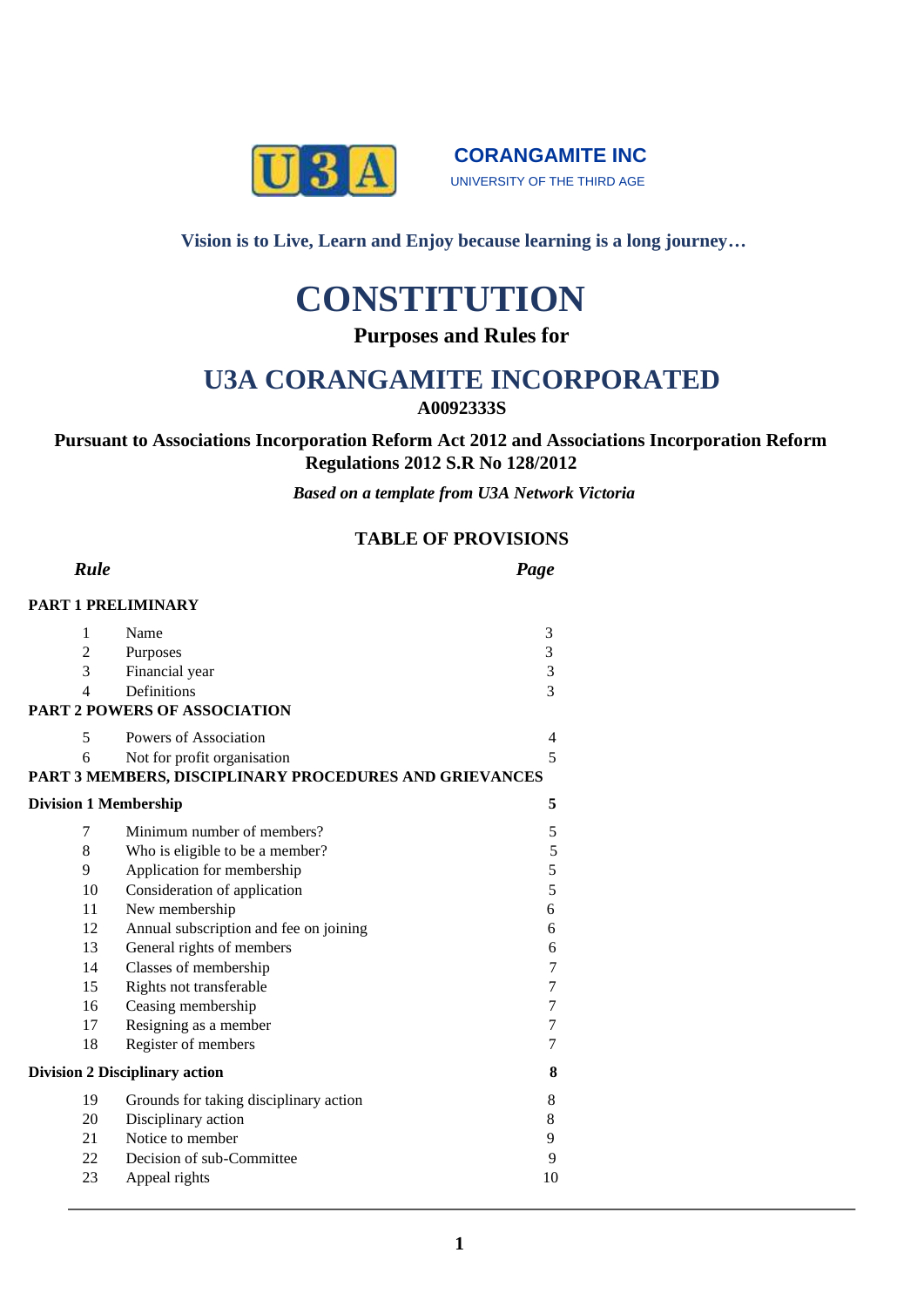| 24                                      | Conduct of disciplinary appeal meeting                        | 10       |
|-----------------------------------------|---------------------------------------------------------------|----------|
|                                         | <b>Division 3 Grievance procedure</b>                         | 11       |
| 25                                      | Application                                                   | 11       |
| 26                                      | Parties must attempt to resolve the dispute                   | 11       |
| 27                                      | Appointment of mediator                                       | 12       |
| 28                                      | Mediation process                                             | 12       |
| 29                                      | Failure to resolve dispute by mediation                       | 13       |
|                                         | PART 4 GENERAL MEETINGS OF THE ASSOCIATION                    |          |
| 30                                      | Annual general meetings                                       | 13       |
| 31                                      | Special general meetings                                      | 13       |
| 32                                      | Special general meeting held at request of members            | 14       |
| 33                                      | Notice of general meetings                                    | 14       |
| 34                                      | <b>Quorum at General Meetings</b>                             | 14       |
| 35                                      | Adjournment of General Meeting                                | 15       |
| 36                                      | Voting at general meeting                                     | 15       |
| 37                                      | Special resolutions                                           | 15       |
| 38<br>39                                | Determining whether resolution carried                        | 15<br>16 |
|                                         | Minutes of general meeting                                    |          |
|                                         | <b>PART 5 COMMITTEE</b>                                       |          |
|                                         | <b>Division 1 Powers of Committee</b>                         | 16       |
| 40                                      | Role and powers                                               | 16       |
| 41                                      | Delegation                                                    | 17       |
|                                         | Division 2 Composition of Committee and duties of members     | 17       |
| 42                                      | <b>Composition of Committee</b>                               | 17       |
| 43                                      | <b>General Duties</b>                                         | 17       |
| 44                                      | President and Vice-President                                  | 17       |
| 45                                      | Secretary/Newsletter Co-ordinator                             | 18       |
| 46                                      | Treasurer/Membership Co-ordinator                             | 18       |
|                                         | Division 3 Election of Committee members and tenure of office | 19       |
| 47                                      | Who is eligible to be Committee member?                       | 19       |
| 48                                      | Positions to be declared vacant                               | 19       |
| 49<br>50                                | <b>Nominations</b><br>Election of President etc.              | 19<br>19 |
| 51                                      | Election of ordinary members                                  | 19       |
| 52                                      | <b>Ballot</b>                                                 | 20       |
| 53                                      | Questions Arising at a General Meeting                        | 20       |
| 54                                      | Term of office                                                | 21       |
| 55                                      | Vacation of office                                            | 21       |
| 56                                      | Filling casual vacancies                                      | 22       |
| 57                                      | Removal of a Committee Member                                 | 22       |
| 58                                      | Co-opting members for special purposes                        | 23       |
| <b>Division 4 Meetings of Committee</b> |                                                               | 23       |
| 59                                      | Meetings of Committee                                         | 23       |
| 60                                      | Notice of meetings                                            | 23       |
| 61                                      | <b>Urgent</b> meetings                                        | 23       |
| 62                                      | Procedure and order of business                               | 23       |
| 63                                      | Use of technology                                             | 24       |
| 64                                      | Quorum                                                        | 24       |
| 65                                      | Voting                                                        | 24       |
| 66                                      | Conflict of interest                                          | 24       |
| 67                                      | Minutes of meeting                                            | 25       |
| 68                                      | Leave of absence                                              | 25       |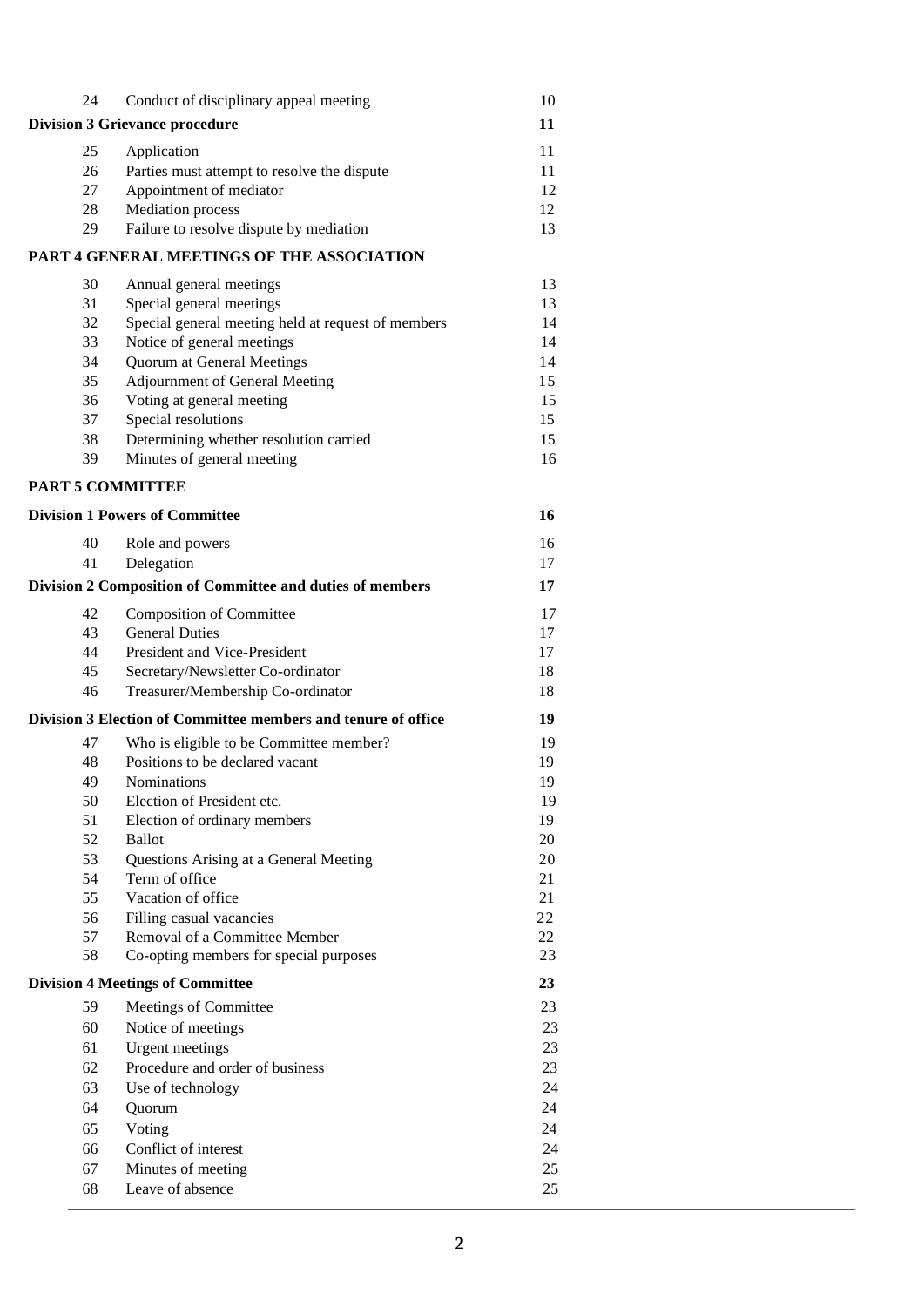#### **PART 6 FINANCIAL MATTERS**

| 69 | Source of funds                             | 25 |
|----|---------------------------------------------|----|
| 70 | Management of funds                         | 25 |
| 71 | Financial records                           | 25 |
| 72 | Financial statements                        | 26 |
|    | <b>PART 7 GENERAL MATTERS</b>               |    |
| 73 | Common seal                                 | 26 |
| 74 | Registered address                          | 26 |
| 75 | Notice requirements                         | 26 |
| 76 | Custody and inspection of books and records | 27 |
| 77 | Winding up and cancel                       | 27 |
| 78 | Alteration of Rules                         | 27 |
|    |                                             |    |

#### **PART 1 - PRELIMINARY**

#### **1 Name**

#### **U3A CORANGAMITE INCORPORATED**

(In these rules called 'the Association').

#### **2 Purposes**

The purposes of U3A Corangamite Inc. are –

- (1) To support positive ageing by establishing adult educational, social, and recreational programs and activities that are intellectually and physically stimulating for members
- (2) To ensure programs and activities provided are done so without reference to qualifications, assessments, awards, or distinction between those who teach or lead and those who participate.
- (3) To provide a community connective for those in retirement or not working full time to maintain or improve individual health and wellbeing.
- (4) To enhance community awareness to the benefits of how educational, social, and physical programs for seniors can assist in delaying cognitive and physical decline.
- (5) To promote the University of the Third Age movement.

#### **3 Financial years**

The financial year of the Association is each period of 12 months ending on 31<sup>st</sup> December.

#### **4 Definitions**

In these Rules—

*absolute majority*, of the Committee, means a majority of the Committee member currently holding office and entitled to vote at the time (as distinct from a majority of Committee members present at a committee meeting).

*associate member* means a member referred to in rule 14(1).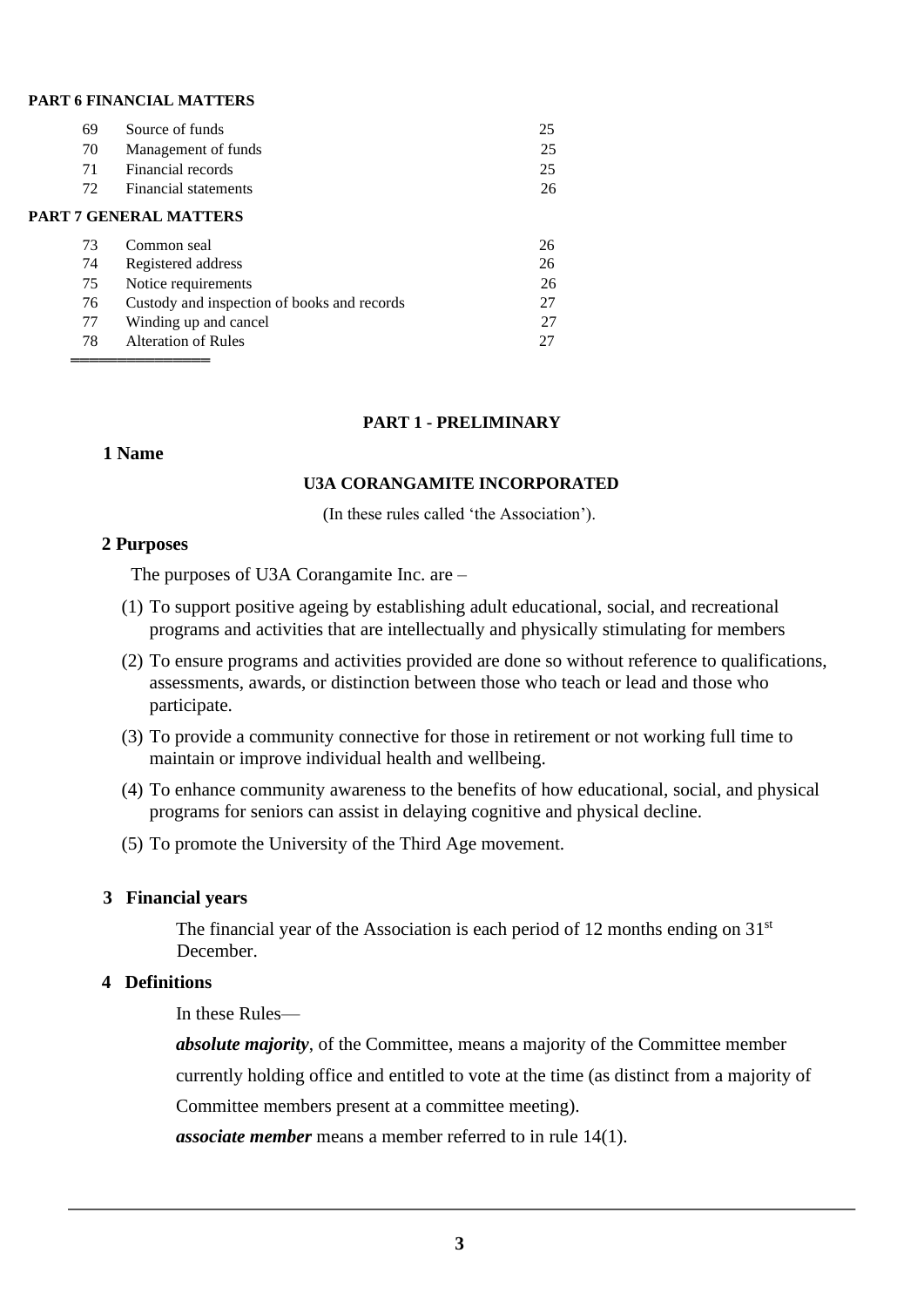*Chairperson*, of a general meeting or Committee meeting, means the person chairing the meeting as required under rule 44.

*Committee* means the Committee having management of the business of the Association;

*Committee meeting* means a meeting of the Committee held in accordance with these Rules:

*Committee member* means a member of the Committee elected or appointed under Division 3 of Part 5.

*disciplinary appeal meeting* means a meeting of the members of the Association

convened under rule 23(3).

*disciplinary meeting* means a meeting of the Committee convened for the purposes of rule 22.

*disciplinary sub-Committee* means the sub-Committee appointed under rule 20.

*financial year* means the 12-month period specified in rule 3.

*general meeting* means a general meeting of the members of the Association convened in accordance with Part 4 and includes an annual general meeting, a special general meeting, and a disciplinary appeal meeting.

 *member* means a member of the Association.

*member entitled to vote* means a member under rule 13(2) is entitled to vote at a general meeting.

*special resolution* means a resolution that requires not less than 75% of the members

voting in person at a general meeting, to vote in favour of the resolution.

*the Act* means the **Associations Incorporation Reform Act 2012** and includes any regulations made under that Act.

*the Registrar* means the Registrar of Incorporated Associations.

# **PART 2 - POWERS OF ASSOCIATION**

# **5 Powers of Association**

- (1) Subject to the Act, the Association has power to do all things incidental or conducive to achieve its purposes.
- (2) Without limiting subrule (1), the Association may
	- (a) acquire, hold and dispose of real property belonging to the Association.
	- (b) open and operate accounts with financial institutions.
	- (c) invest its money in any security in which trust monies may lawfully be invested.
	- (d) raise and borrow money on any terms and in any legal manner as it thinks fit.
	- (e) secure the repayment of money raised or borrowed, or the payment of a debt or liability
	- (f) appoint agents to transact business on its behalf.
	- (g) enter any other legal contract it considers necessary or desirable.
- (3) The Association may only exercise its powers and use its income and assets (including any surplus) for its purposes.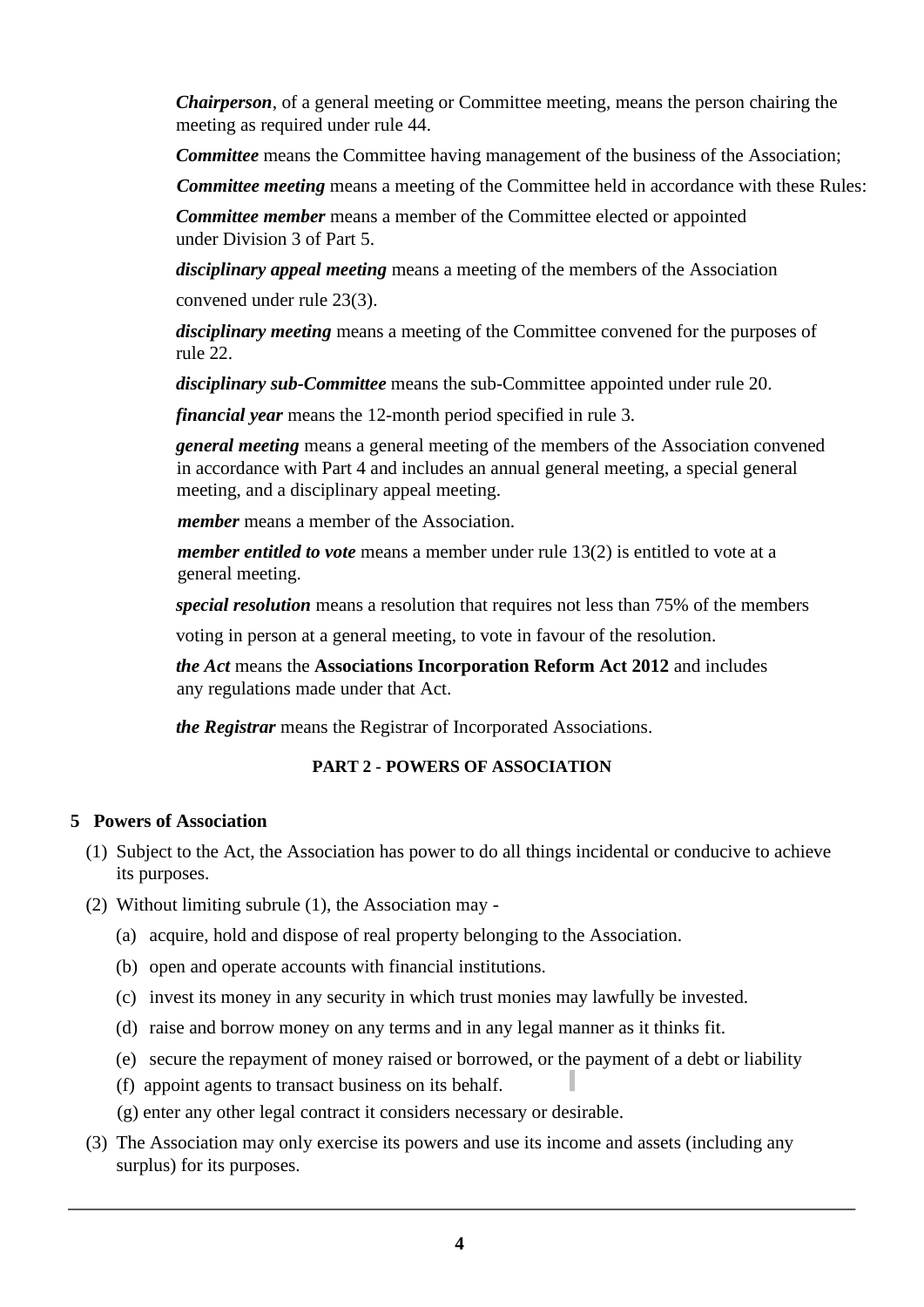# **6 Not for profit organisation**

- (1) The Association must not distribute any surplus, income, or assets directly or indirectly to its members.
- (2) Subrule (1) does not prevent the Association from paying a member
	- (a) reimbursement for expenses properly incurred by the member; or
	- (b) for goods or services provided by the member -
- (3) if this is done in good faith on terms no more favourable than if the member was not a member.

# **PART 3 - MEMBERS, DISCIPLINARY PROCEDURES AND GRIEVANCES Division 1 - Membership**

## **7 Minimum number of members**

The Association must have at least 5 members.

## **8 Who is eligible to apply to be a member of the Association?**

Any person who is 50 years or older and who is not fully employed

## **9 Application for membership**

- (1) An application for membership of the Association may only be made using the prescribed form and submitted either online or in writing addressed to the Secretary.
- (2) An application for membership must not be accepted unless the applicant has expressly indicated he or she has read, agrees with, and agrees to be bound by the Rules, Policies and Procedures of the Association.
- (3) An application for membership must be accompanied by the applicable subscription and if necessary, a joining fee.
- (4) An application in writing must be signed by the applicant.
- (5) An online application for membership is deemed to have the electronic signature of the applicant.

#### **Note:**

The joining fee is the fee (if any) determined by the Association under rule 12(4).

#### **10 Consideration of an application for membership**

- (1) As soon as practicable,
	- (a) the Committee must decide by resolution if an application is approved, and
	- (b) the Secretary must notify the applicant in writing of the decision.
- (2) If an application is rejected, any money accompanying the application must be returned to the applicant, and
- (3) Reason/s for rejecting an application is not required to be given to the applicant.

# **11 New memberships**

(1) When an application for membership has been approved by the Committee -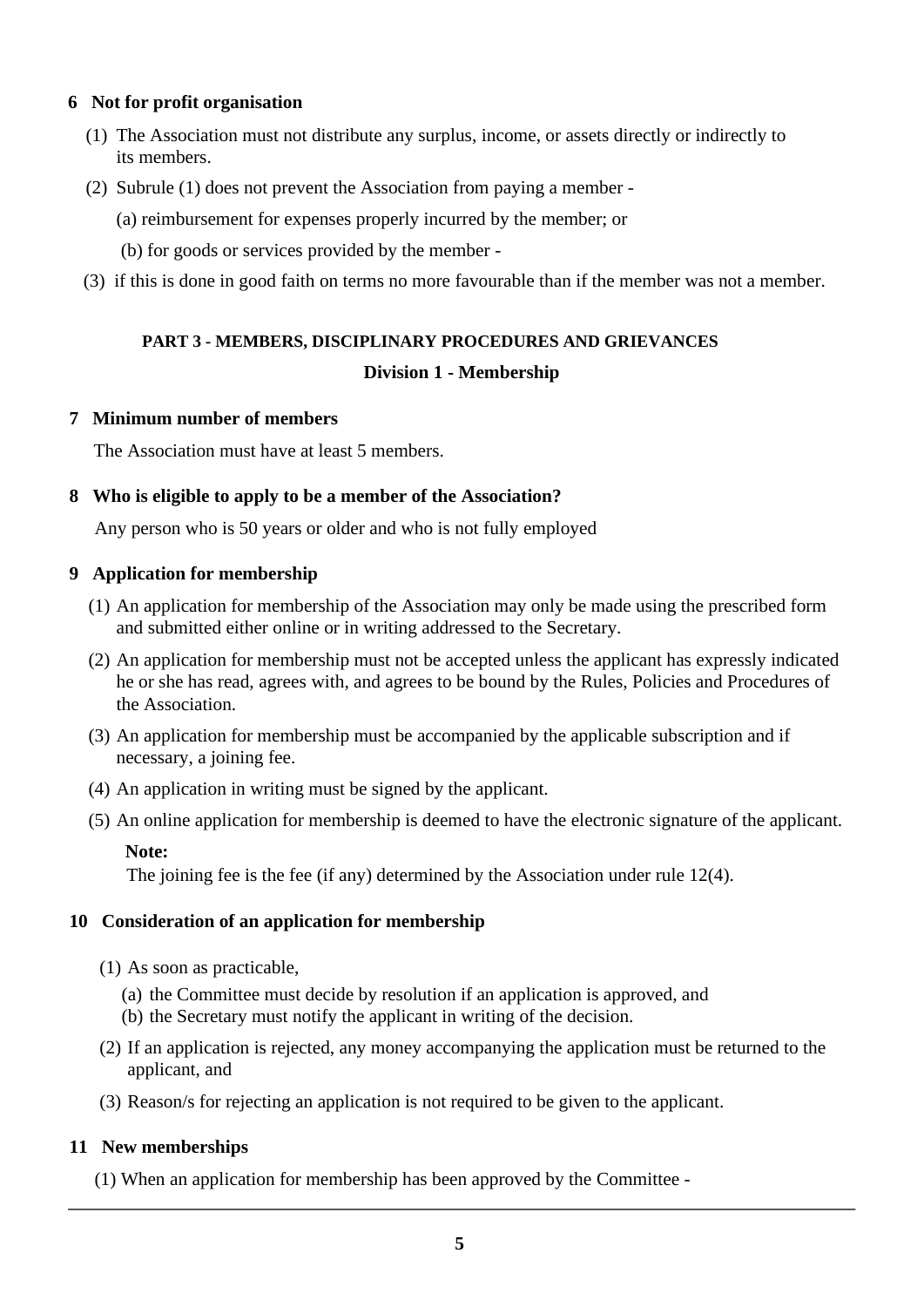- (a) the resolution to accept the membership must be recorded in the minutes of the Committee meeting; and the Secretary must, as soon as practicable, enter the details of the new member and the date of becoming a member, in the register of members.
- (b) Subject to rule 13(2) a person becomes a member of the Association and is entitled to exercise his or her rights of membership from the date, whichever is the later, on which -
	- (i) the Committee approves the person's membership; or
	- (ii) the person pays the subscription and if applicable a joining fee.

## **12 Annual subscription and fee on joining**

- (1) At each annual general meeting, the Association must determine the amount of (if any) and the date membership subscriptions must be paid by for the following financial year.
- (2) The Association may determine that a lower subscription (if any) is payable by an associate member.
- (3) The Association may determine a pro rata subscription is payable by a new member who joins after the end of the first semester.
- (4) The Association may require a new member to pay a joining fee determined from time to time by the Association.
- (5) All rights of a member, including the right to vote at a general meeting, are suspended when a member has not paid the required membership subscription by the due date.

# **13 General rights of members**

- (1) A member of the Association who is entitled to vote has the following rights
	- (a) to receive notice of general meetings and of proposed special resolutions in the manner and time prescribed by these Rules,
	- (b) to submit items of business for consideration at a general meeting,
	- (c) to attend and be heard at general meetings,
	- (d) to vote at a general meeting
	- (e) to have access to the minutes of general meetings and other documents of the Association as provided under rule 76, and
	- (f) to inspect the register of members.
- (2) A member is entitled to vote if-
	- (a) he or she has been accepted by the Association as:
		- (i) a full member, or
		- (ii) a member other than a full member who has been granted voting rights by the Committee in a class of membership approved in accordance with rule 40(3)(c), and
	- (b) more than 10 business days have passed since he or she became a member of the Association, and
	- (c) the member's membership rights are not suspended for any reason.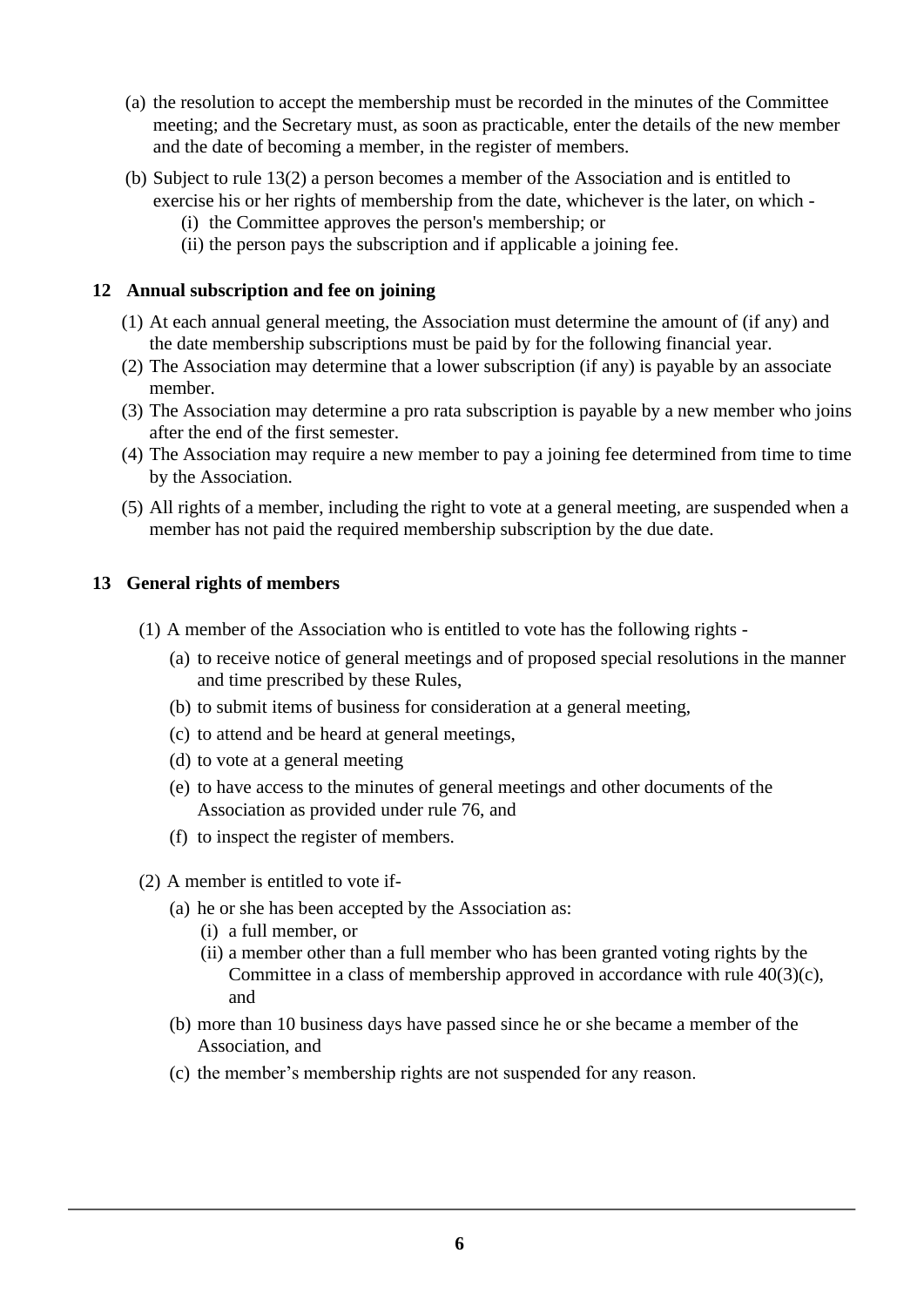# **14 Classes of membership of the Association**

# (1) **Full Membership -**

may be granted to an applicant who satisfies the provisions of rules 8 and 9.

# (2) **Provisional Membership -**

- (a) may be granted by the Committee via rule  $40(3)(c)$  to a person fulfilling a need/s deemed conducive to the Association to achieve its Purposes, and
- (b) rule 8 does not apply to the granting of a provisional membership.

# (3) **Associate Membership -**

may include a financial member of another U3A. An Associate member cannot vote at a general meeting but may have other rights as determined by the Committee via rule 40(3)(d), and

# (4) **Life Membership -**

may be granted and membership rights determined only by special resolution and only awarded to a member who has provided outstanding services and leadership in excess of periods of time recognised by existing awards, or as otherwise determined by special resolution.

# **15 Rights not transferable**

The rights of a member are not transferable and end when membership cease.

# **16 Ceasing membership**

- (1) The membership of a person ceases on resignation, expulsion or death.
- (2) If a person ceases to be a member of the Association, the Secretary must within 14 days:
	- (a) enter the date the person ceased to be a member in the register of members, and
	- (b) except for the name and the date, the person ceased to be a member remove all other information from the register of members about the person.

# **17 Resigning as a member**

- (l) A member may resign by notice forwarded to the Association
- (2) A member is taken to have resigned if-
	- (a) the member becomes un-financial for a period longer than 12 months; or
	- (b) where a membership subscription was not payable, and the member has not responded within 3 months to a written request from the Association to confirm that he or she wishes to remain a member**.**

# **18 Register of members**

- (1) The Membership Co-ordinator must keep and maintain a register of members that includes for each current member-
	- $\triangleright$  the member's name
	- $\triangleright$  the last address given by the member for notices
	- $\triangleright$  the date of becoming a member
	- $\triangleright$  the class of membership granted in accordance with rule 14 any other information determined by the Committee; and the date a member ceased to be a member.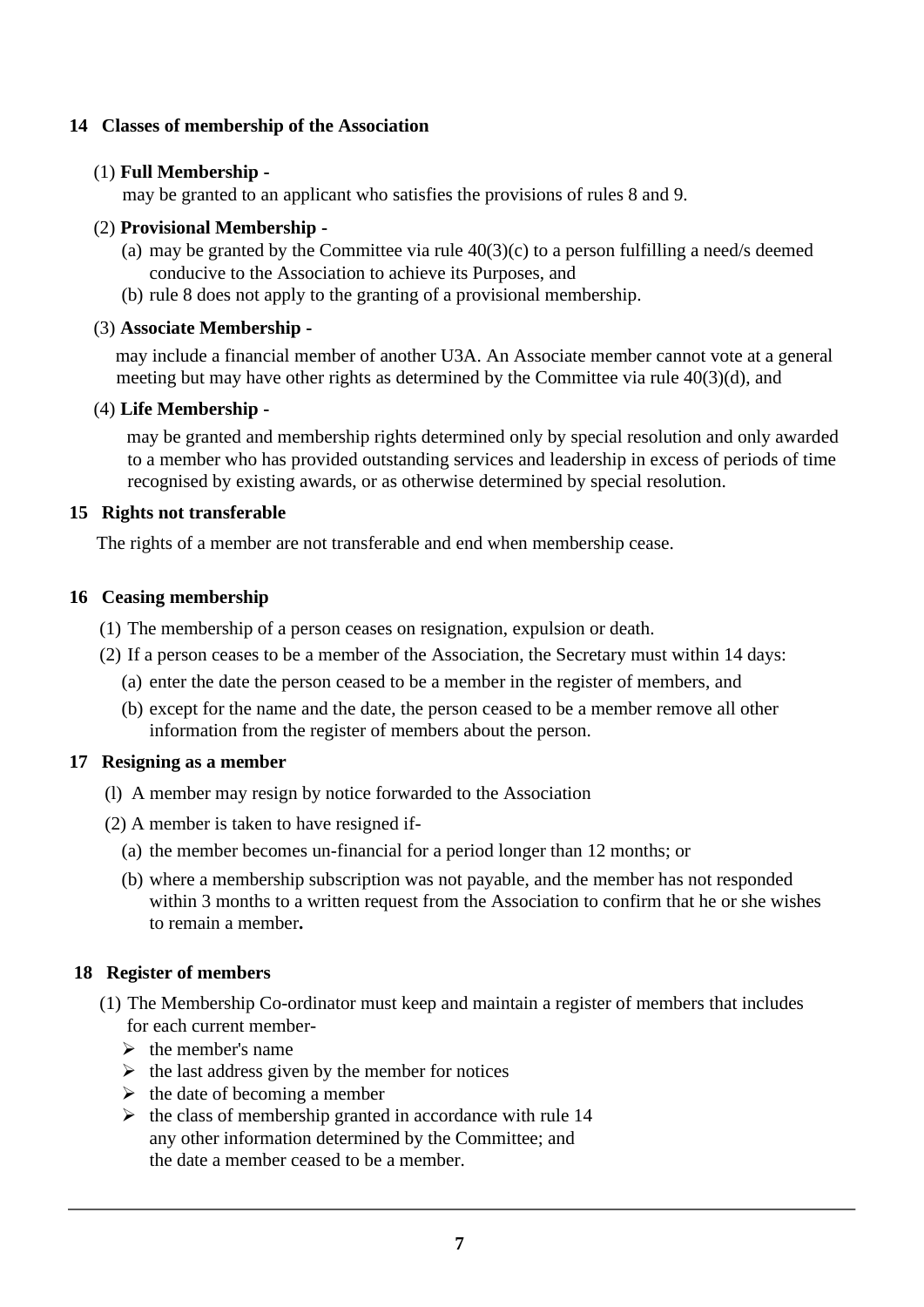- (2) A member who has rights in accordance with rule 13
	- (a) may at a reasonable time and free of charge, inspect the register of members, and
	- (b) must not make or be permitted to make an unauthorised copy or transcription of information contained in the register of members, and
- (3) prior to an inspection of the register of members by an eligible member.
	- (a) the Secretary must ensure that any personal information restricted in accordance with section 59 of the *Associations Incorporation Reform Act 2012*, or any other personal information that may be prejudicial to the interests of the Association contained in the register is not able to be viewed, and
	- (b) information about another person obtained by a member from the register of members must not be used to:
	- (i) contact or send materials to the other person, and
	- (ii) must not be disclosed knowing the information is likely to be used to contact or send materials to the other person.

#### **Division 2 - Disciplinary action**

#### **19 Grounds for taking disciplinary action**

The Association may take disciplinary action against a member in accordance with this Division if it is determined that the member has -

- (a) refused or neglected to comply with these rules, or
- (b) been guilty of unacceptable conduct or conduct unbecoming a member, or
- (c) been guilty of conduct prejudicial to the Association or the interests of the Association

#### **20 Disciplinary Action**

#### **(1) Informal procedures**

- (a) Where the misconduct is deemed not to be serious misconduct, is unacceptable behaviour of a minor nature or is of a nature the
- (b) Secretary believes can be resolved informally; the Secretary can deal with the matter informally.
- (c) The Secretary may seek the assistance of another unbiased person to jointly review the circumstances.
- (d) When determining the matter, the Secretary may only decide—
	- (i) not to take any further action, or
	- (ii) issue a warning letter, or
	- (iii) admonish the member
	- (iv) admonish the member and remove them from a class or classes.
- (e) The Secretary must discuss the allegations with the member and advise the member of the decision to deal with the allegations informally. The Secretary must document discussion held and details of any agreement reached to resolve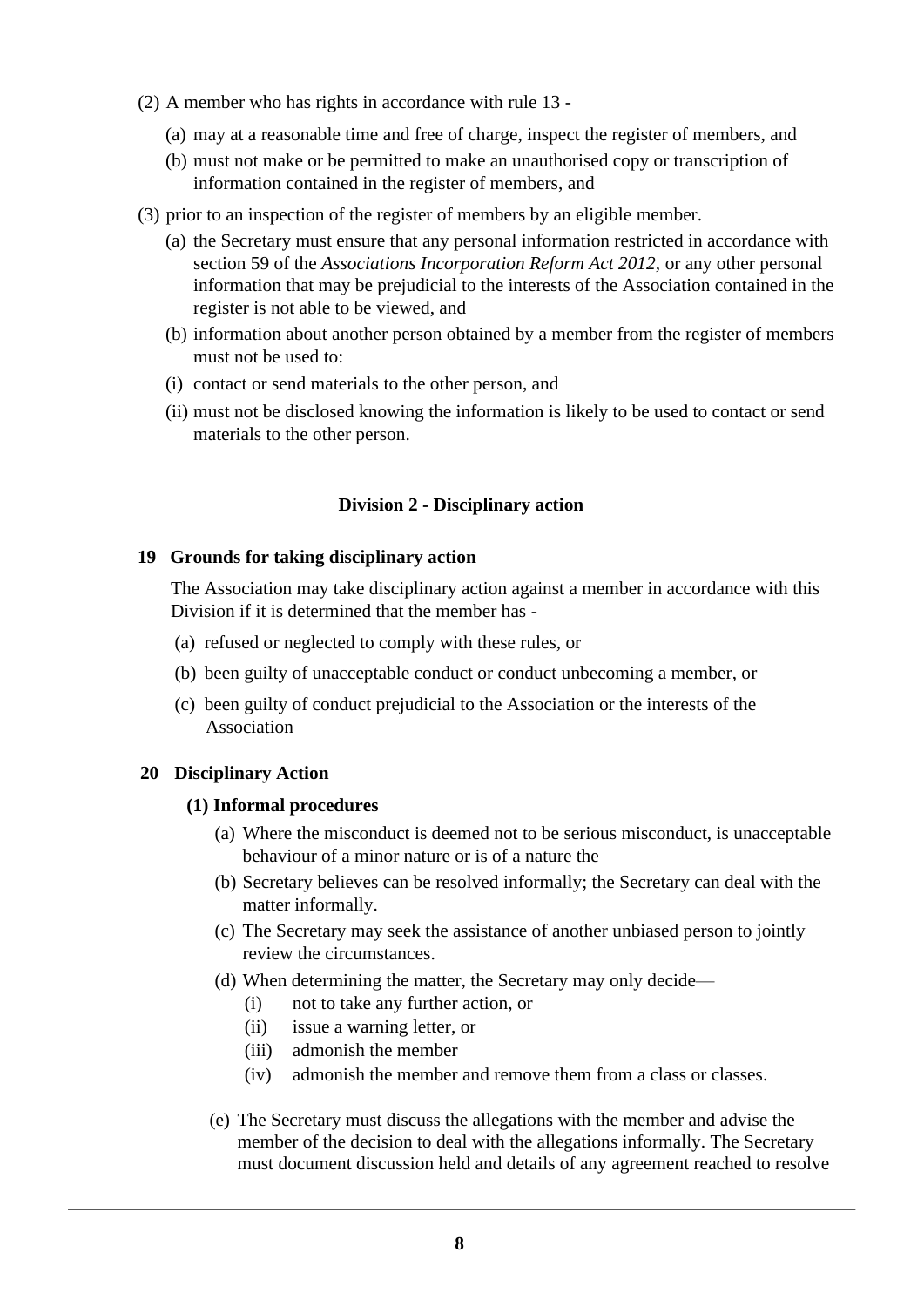the matter. Any agreement should be signed by the Secretary and the member, and a copy of the record given to the member.

- (f) Prior to issuing a letter of warning or admonishing a member the member must be given the opportunity to respond in writing.
- (g) The Secretary's determination of a matter dealt with in accordance with these provisions is final and may not be appealed.
- (h) The Secretary must inform the Committee of the circumstances and the action taken to resolve the matter.
- (i) If after determination the misconduct continues the further offending behaviour must be dealt with in accordance rule 21(2).

# **(2) Formal procedures**

- (a) If the Secretary is satisfied there are sufficient grounds for taking formal disciplinary action against a member the Secretary must convene a disciplinary hearing panel to hear the matter and determine what action, if any, to take against the member.
- (b) The members of the disciplinary hearing panel can be
	- (i) members of the Association or anyone else; but
	- (ii) must not be biased against, or in favour of, the member concerned.

## **21 Notice to member**

- (1) Before disciplinary action is taken against a member, the Secretary must give written notice to the member—
	- (a) stating that the Association proposes to take disciplinary action against the member; and
	- (b) stating the grounds for the proposed disciplinary action; and
	- (c) specifying the date, place and time of the meeting at which the disciplinary sub-committee intends to consider the disciplinary action (the *disciplinary meeting*); and
	- (d) advising the member that he or she may do one or both of the following—
		- (i) attend the disciplinary meeting and address the disciplinary sub-committee at that meeting.
		- (ii) give a written statement to the disciplinary sub-committee at any time before the disciplinary meeting; and
	- (e) setting out the member's appeal rights under rule 23.
- (2) The notice must be given no earlier than 28 days, and no later than 14 days, before the disciplinary meeting is held.

# **22 Decision of sub-committee**

- (1) At the disciplinary meeting, the disciplinary sub-committee must
	- (a) give the member an opportunity to be heard; and
	- (b) consider any written statement submitted by the member.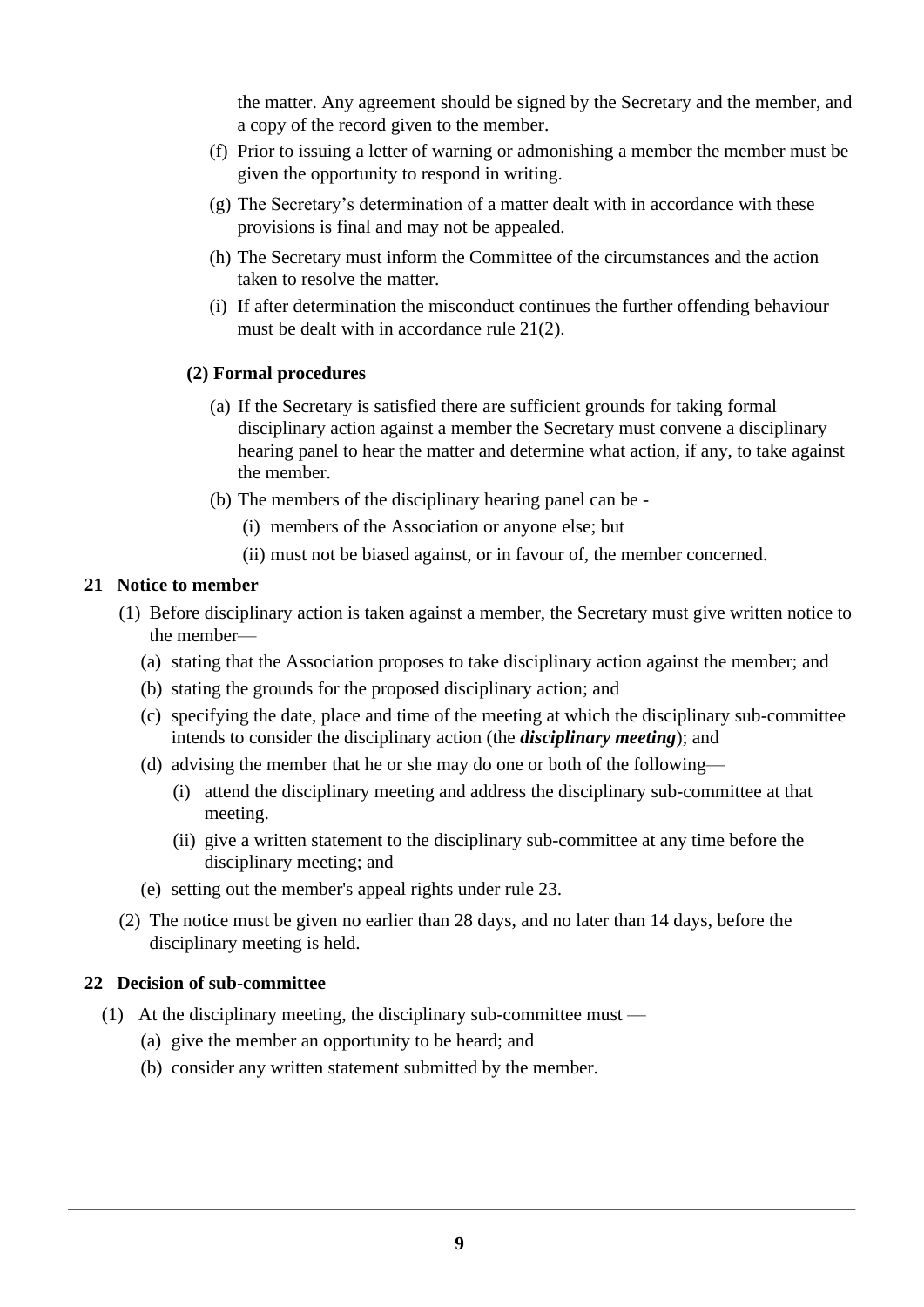- (2) After complying with subrule (1), the disciplinary sub-committee may
	- (a) take no further action against the member; or
	- (b) subject to subrule (3)
		- (i) reprimand the member; or
		- (ii)suspend the membership rights of the member for a specified period; or
		- (iii) expel the member from the Association.
- (3) The disciplinary sub-committee may not fine the member.
- (4) The suspension of membership rights or the expulsion of a member by the disciplinary subcommittee under this rule takes effect immediately after the vote is passed.

# **23 Appeal rights**

- (1) A person whose membership rights have been suspended or who has been expelled from the Association under rule 22 may give notice to the effect that he or she wishes to appeal against the suspension or expulsion.
- (2) The notice must be in writing and given
	- (a) to the disciplinary sub-committee immediately after the vote to suspend or expel the person is taken; or
	- (b) to the Secretary not later than 48 hours after the vote.
- (3) If a person has given notice under subrule (2), a disciplinary appeal meeting must be convened by the Committee as soon as practicable, but in any event not later than 21 days, after the notice is received.
- (4) Notice of the disciplinary appeal meeting must be forwarded by electronic means or mail to each member who is entitled to vote as soon as practicable and must -
	- (a) specify the date, time and place of the meeting; and
	- (b) state
		- (i) the name of the person against whom the disciplinary action has been taken; and
		- (ii) the grounds for taking that action; and
		- (iii) that at the disciplinary appeal meeting the members present must vote on whether the decision to suspend or expel the person should be upheld or revoked.

# **24 Conduct of disciplinary appeal meeting**

- (1) At a disciplinary appeal meeting
	- (a) no business other than the question of the appeal may be conducted; and
	- (b) the Committee must state the grounds for suspending or expelling the member and the reasons for taking that action; and
	- (c) the person whose membership has been suspended or who has been expelled must be given an opportunity to be heard
- (2) (a) A quorum shall be formed when not less 32 members are present at the disciplinary appeal meeting
	- (b) If, after 30 minutes have expired from the stated start time of the disciplinary appeal meeting, a quorum is not present, then the original decision of the disciplinary sub-Committee will stand, and no further appeals can be made.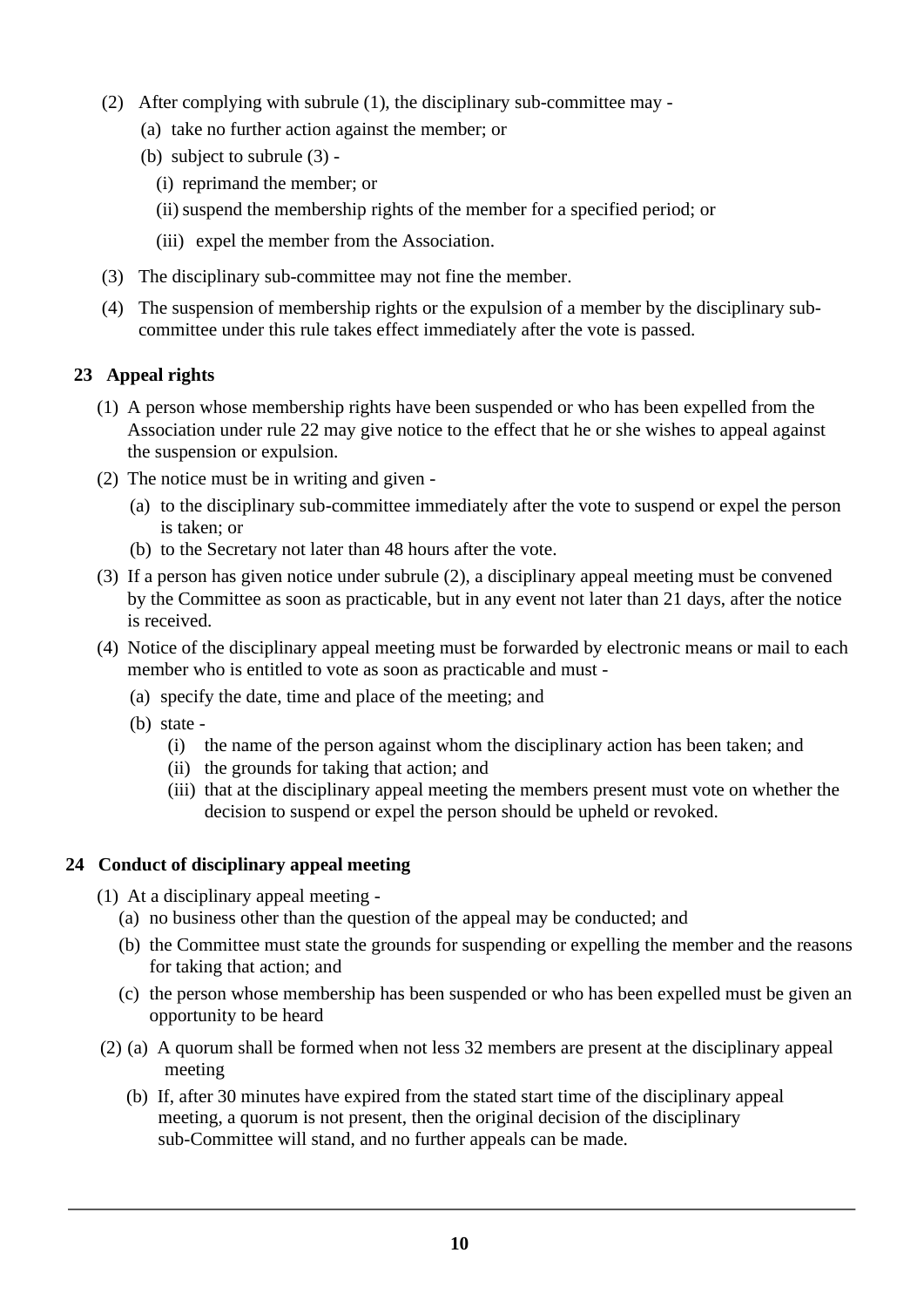- (3) After complying with subrule (1), the members present and entitled to vote at the meeting must vote by secret ballot on the question of whether the decision to suspend or expel the person should be upheld or revoked.
- (4) A member may not vote by proxy at the meeting.
- (5) The decision is upheld if not less than three quarters of the members voting at the meeting vote in favour of the decision.

## **Division 3 Grievance procedure**

## **25 Application**

- (1) The grievance procedure set out in this Division applies to disputes between
	- (a) a member and another member,
	- (b) a member and a member of the Committee,
	- (c) a member and the Committee, and
	- (d) a member and the Association.
- (2) In accordance with section 54(4) of the *Associations Incorporation Reform Act* 2012 (the Act) a member must not lodge a complaint in relation to a matter that is the subject of a disciplinary action brought against the member until the disciplinary action has been completed.

#### **26 Parties must first attempt to resolve the dispute**

- (1) When a dispute arises between a member and another member the parties to the dispute must first attempt to resolve the dispute between themselves.
- (2) If a dispute remains unresolved after 14 days or is intractable and the aggrieved party wishes to report the alleged injustice the complainant must -
	- (i) lodge a written complaint, and
	- (ii) the complaint must be dealt with either in accordance with rule 27 of these rules or the Association's Complaints Policy.
- (3) In accordance with section 55(3) of the Act
	- (i) each party to the dispute must be given an opportunity to be heard on the matter, which is the subject of the dispute, and
	- (ii) the outcome of the dispute must be determined by an unbiased decision-maker.
- (4) If a complainant alleges conduct which may be of a criminal nature the Secretary must write to the complainant and inform the complainant that -
	- (i) the allegation/s should be reported to police, and further,
	- (ii) the allegation/s will not be considered by the Association while police are considering or investigating the circumstances.
	- (iii) if the complainant decides not to report the matter to police the Association may do so.
	- (iv) if police decide not to take any action the complainant may continue with a complaint in accordance with this procedure.
- (5) When a dispute arises against:
	- (a) a member of the Committee,
	- (b) the Committee, or
	- (c) the Association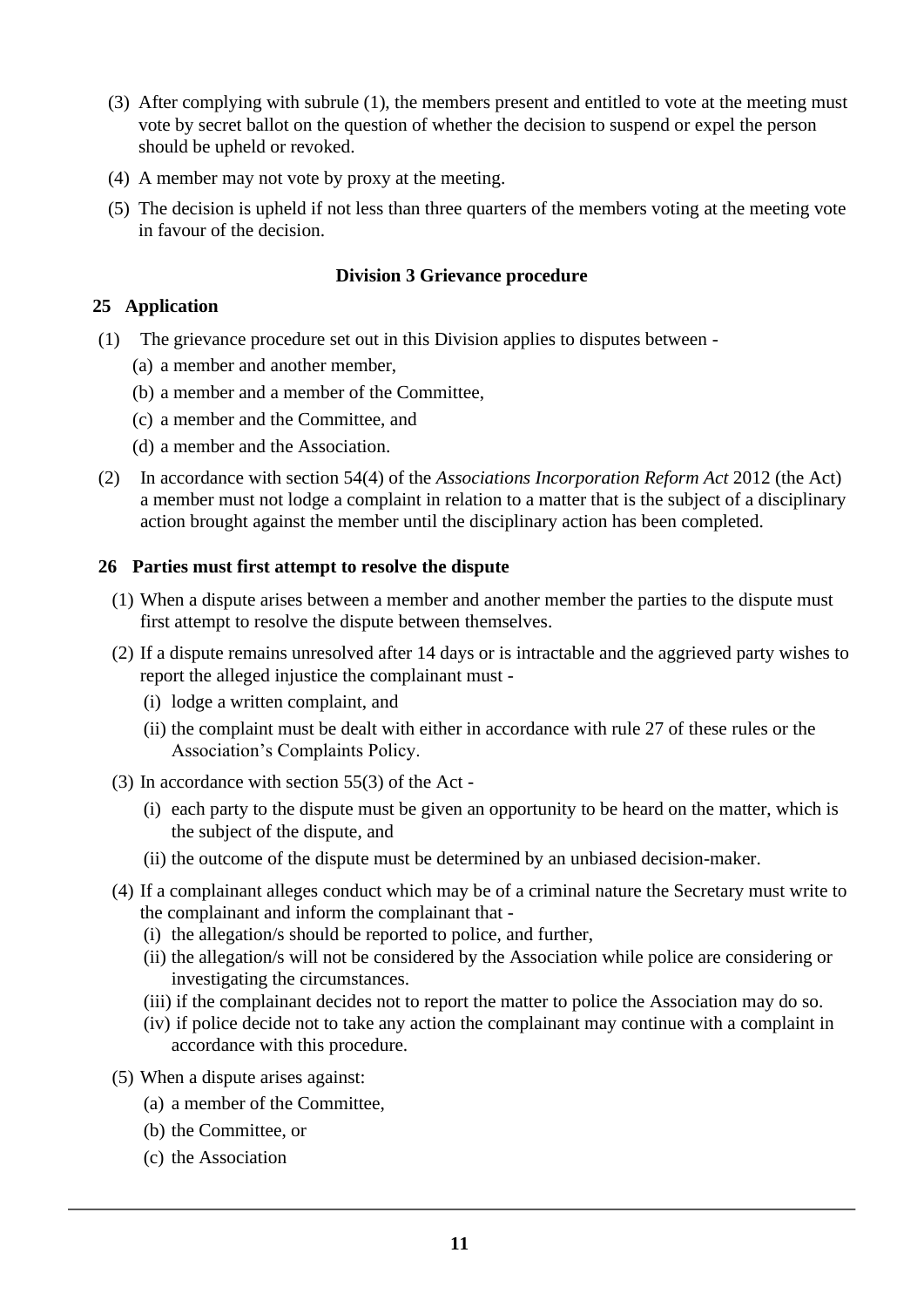The Secretary must immediately advise the Committee:

- (i) of the existence and nature of the complaint, and
- (ii) a course of action to determine the facts, and
- (iii) whether an independent person should be appointed to investigate the matter.
- (iv) The matter must be dealt with in accordance with the Association's Complaints Policy.
- (6) A Committee member, against whom a written complaint has been received----
	- (i) must as soon as is appropriate be given notice of the allegation/s provided doing so does not prejudice the investigation by police or the Association, and
	- (ii) must not be present at a meeting if the complaint is discussed or considered by the Committee.
- (7) The Secretary must ensure the release of any reference arising from any meeting that considered the dispute is restricted to ensure the release does not prejudice an investigation by police or the Association.

# **27 Appointment of mediator**

- (1) If the parties to a dispute are unable to resolve the dispute in accordance with rule 26(1) or a complaint has been lodged in writing and the Secretary after making initial enquiries concludes the dispute may be suitable for mediation, the parties must agree to attempt in good faith to settle the dispute by mediation.
- (2) The mediator appointed must be
	- (a) a person chosen by agreement between the parties; or
	- (b) in the absence of agreement
		- (i) if the dispute is between a member and another member or a member and a member of the Committee: an impartial person appointed by the Committee; or
		- (ii) if the dispute is between a member and the Committee or the Association: a person appointed or employed by the Dispute Settlement Centre of Victoria.
- (3) A mediator appointed by the Committee may be a member or former member of the Association but in any case, must not be a person who -
	- (a) has a personal interest in the dispute; or
	- (b) is biased in favour of or against any party.

# **28 Mediation process**

- (1) The mediator agreed to by the parties or appointed by the Committee when conducting the mediation, must -
	- (a) not provide legal advice
	- (b) if agreed by the parties to the dispute allow support persons to attend
	- (c) ensure the mediation process is conducted in a respectful manner
	- (d) ensure each party has an opportunity to contribute and to listen to the other party
	- (e) invite the parties to consider all available options to reach a resolution
	- (f) allow adjournments if requested by either party during the process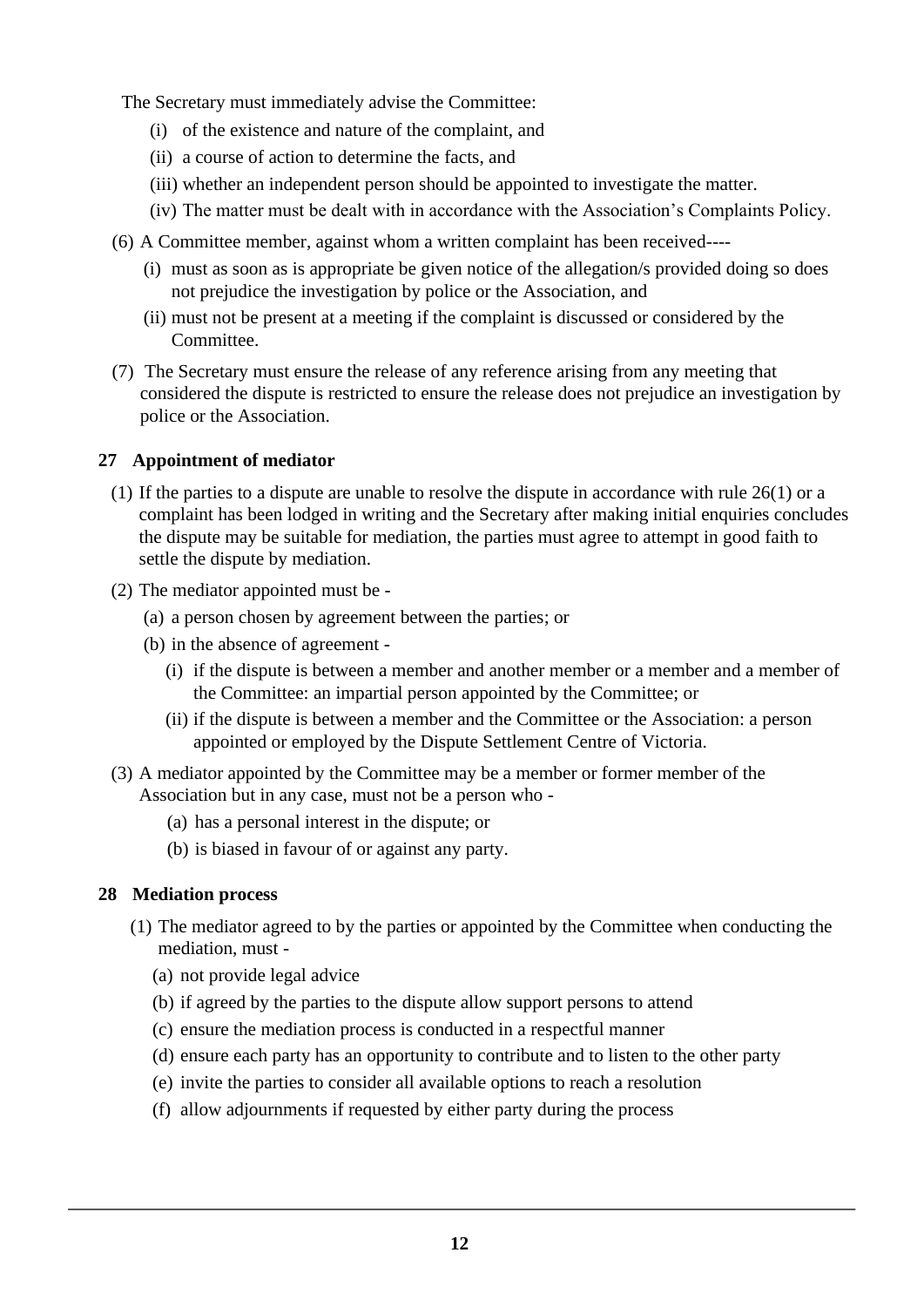- (g) ensure each party has an accurate record of the details of any resolution reached
- (h) allow due consideration by all parties of any written statement submitted by any party, and
- (i) ensure that natural justice is accorded to the parties throughout the mediation process,

(2) The mediator must not determine the dispute

#### **29 Failure to resolve dispute by mediation**

 If the mediation process fails, the grievance procedure is at an end and the parties may seek to resolve the dispute in accordance with the Act or otherwise at law.

#### **PART 4 - GENERAL MEETINGS OF THE ASSOCIATION**

#### **30 Annual general meetings**

- (1) The Committee must convene an annual general meeting of the Association to be held within 5 months after the end of each financial year.
- (2) Despite subrule (1), the Association may hold its first annual general meeting at any time within 18 months after its incorporation.
- (3) The Committee may determine the date, time and place of the annual general meeting.
- (4) The ordinary business of the annual general meeting is as follows
	- (a) to confirm the minutes of the previous annual general meeting and of any special general meeting held since then.
	- (b) to receive and consider
		- (i) the annual report of the Committee on the activities of the Association during the preceding financial year; and
		- (ii) the financial statements of the Association for the preceding financial year submitted by the Committee in accordance with Part 7 of the Act.
	- (c) to elect the members of the Committee.
	- (d) to confirm or vary the amounts (if any) of the annual subscription and joining fee.
- (5) The annual general meeting may also conduct any other business of which notice has been given in accordance with these Rules.

#### **31 Special general meetings**

- (1) Any general meeting of the Association, other than an annual general meeting or a disciplinary appeal meeting, is a special general meeting.
- (2) The Committee may convene a special general meeting whenever it thinks fit.
- (3) No business other than that set out in the notice under rule 33 may be conducted at the meeting. **Note**

General business may be considered at the meeting if it is included as an item for consideration in the notice under rule 33 and most members at the meeting agree.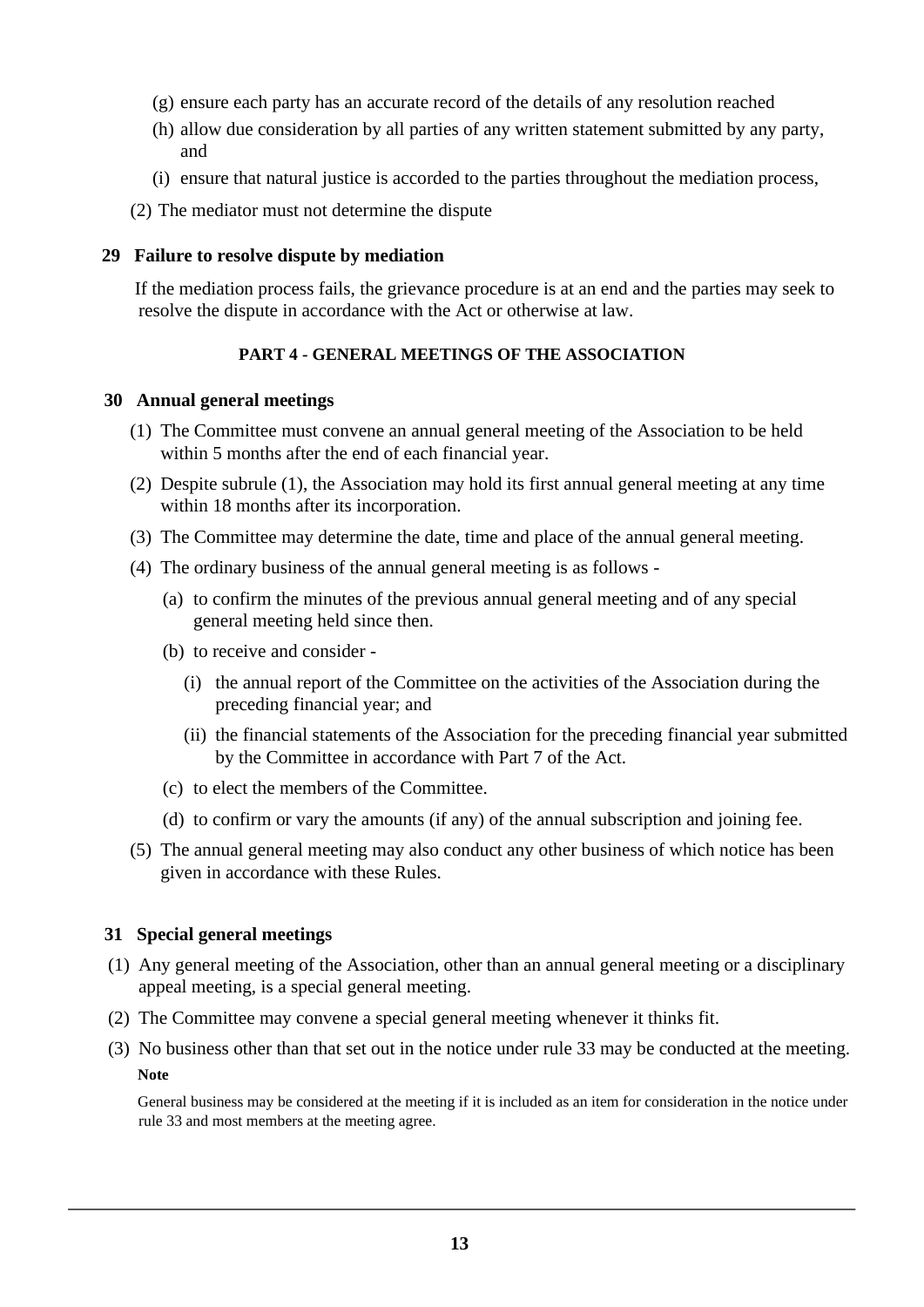# **32 Special general meeting held at request of members**

- (1) The Committee must convene a special general meeting if a request to do so is made in accordance with subrule (2) by at least 10% of the total number of members.
- (2) A request for a special general meeting must
	- (a) be in writing; and
	- (b) state the business to be considered at the meeting and any resolutions to be proposed; and
	- (c) include the names and signatures of the members requesting the meeting; and
	- (d) be given to the Secretary.
- (3) If the Committee does not convene a special general meeting within one month after the date on which the request is made, the members making the request (or any of them) may convene the special general meeting.
- (4) A special general meeting convened by members under subrule (3)—
	- (a) must be held within 3 months after the date on which the original request was made; and
	- (b) may only consider the business stated in that request.
- (5) The Association must reimburse all reasonable expenses incurred by the members convening a special general meeting under subrule (3).

## **33 Notice of general meetings**

- (1) The Secretary (or, in the case of a special general meeting convened under rule 32(3), the members convening the meeting) must give to each member of the Association -
	- (a) at least 21 days' notice of a general meeting if a special resolution is to be proposed at the meeting: or
	- (b) at least 14 days' notice of a general meeting in any other case.
- (2) The notice must
	- (a) specify the date, time and place of the meeting; and
	- (b) indicate the general nature of each item of business to be considered at the meeting; and
	- (c) if a special resolution is to be proposed
		- (i) state in full the proposed resolution; and
		- (ii) state the intention to propose the resolution as a special resolution.
- (3) This rule does not apply to a disciplinary appeal meeting.

# **34 Quorum at general meetings**

- (1) No business may be conducted at a general meeting unless a quorum of members is present.
- (2) The quorum for a general meeting is the presence of no fewer than 10 per sent members entitled to vote.
- (3) If a quorum is not present within 30 minutes after the notified commencement time of general meeting-
	- (a) in the case of a meeting convened by, or at the request of, members under rule 32, the meeting must be dissolved.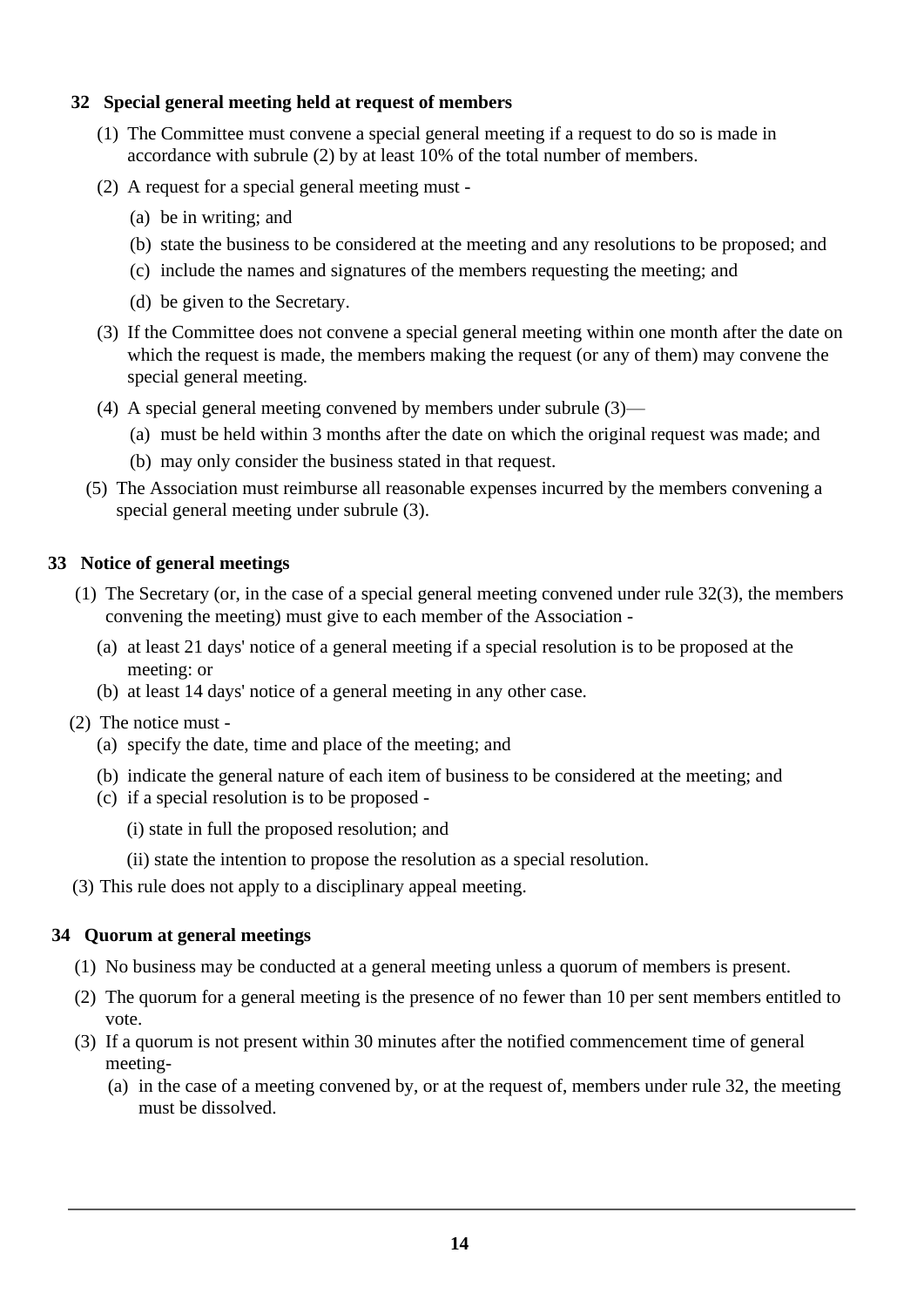- (b) in any other case
	- (i) the meeting must be adjourned to a date not more than 21 days after the adjournment: and
	- (ii) notice of the date, time, and place to which the meeting is adjourned must be given at the meeting and confirmed by written notice given to all members as soon as practicable after the meeting.
- (4) If a quorum is not present within 30 minutes after the time to which a general meeting has been adjourned under subrule (3)(b), the members present at the meeting (if not fewer than 3) may proceed with the business of the meeting as if a quorum were present

## **35 Adjournment of general meeting**

- (1) The Chairperson of a general meeting at which a quorum is present may, with the consent of most members present at the meeting, adjourn the meeting to another time at the same place or at another place.
- (2) Without limiting subrule (1), a meeting may be adjourned
	- (a) if there is insufficient time to deal with the business at hand; or
	- (b) to give the members more time to consider an item of business.
- (3) No business may be conducted on the resumption of an adjourned meeting other than the business that remained unfinished when the meeting was adjourned.
- (4) Notice of the adjournment of a meeting under this rule is not required unless the meeting is adjourned for 14 days or more, in which case notice of the meeting must be given in accordance with rule 33.

#### **36 Voting at general meeting**

- (1) On any question arising at a general meeting—
	- (a) subject to subrule (3), each member who is entitled to vote has one vote: and
	- (b) members vote personally, no proxies, and
	- (c) except in the case of a special resolution, the question must be decided on a majority of votes.
- (2) If votes are divided equally on a question, the Chairperson of the meeting has a second or casting vote.
- (3) If the question is whether to confirm the minutes of a previous meeting, only members who were present at that meeting may vote.
- (4) This rule does not apply to a vote at a disciplinary appeal meeting conducted under rule 24.

# **37 Special resolutions**

A special resolution is passed if not less than three quarters of the members voting at a general meeting vote in favour of the resolution.

# **38 Determining whether resolution carried**

- (1) Subject to subsection (2), the Chairperson of a general meeting may, based on a show of hands, declare that a resolution has been—
	- (a) carried, or meeting
	- (b) carried unanimously; or
	- (c) carried by a particular majority; or
	- (d) lost; and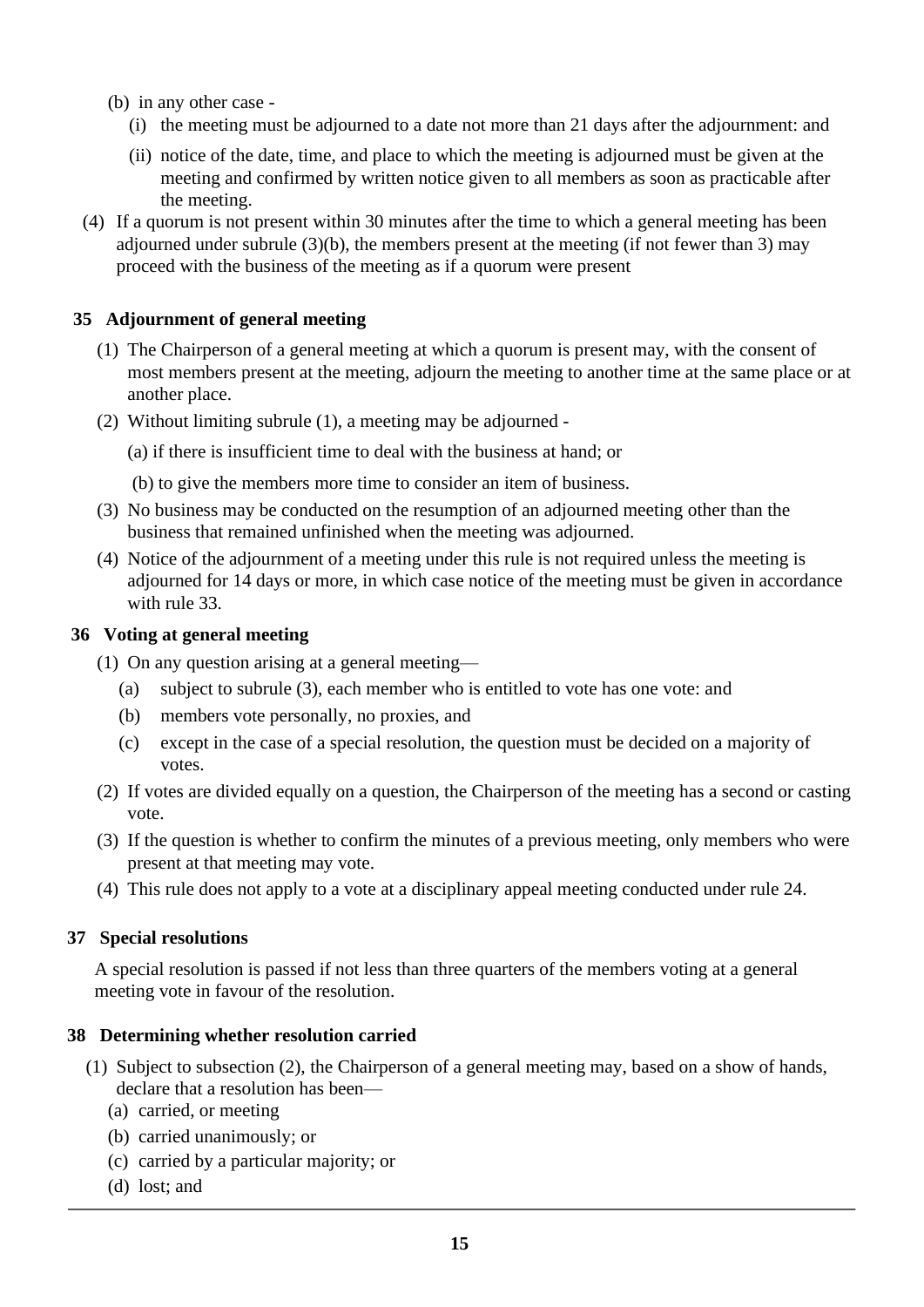and an entry to that effect in the minutes of the meeting is conclusive proof of that fact.

- (2) If a poll (where votes are cast in writing) is demanded by three or more members on any question—
	- (a) the poll must be taken at the meeting in the manner determined by the Chairperson of the meeting; and
	- (b) the Chairperson must declare the result of the resolution on the basis of the poll.
- (3) A poll demanded on the election of the Chairperson or on a question of an adjournment must be taken immediately.
- (4) A poll demanded on any other question must be taken before the close of the meeting at a time determined by the Chairperson.

# **39 Minutes of general meeting**

- (1) The Committee must ensure that minutes are taken and kept of each general meeting.
- (2) The minutes must record the business considered at the meeting, any resolution on which a vote is taken and the result of the vote.
- (3) In addition, the minutes of each annual general meeting must include—
	- (a) the names of the members attending the meeting; and
	- (b) proxies given to the Chairman of the meeting under clause 33; and
	- (c) the financial statements submitted to the members in accordance with rule  $30(4)(b)(ii)$ ; and
	- (d) the certificate signed by two Committee members certifying that the financial statements give a true and fair view of the financial position and performance of the Association: and
	- (e) any audited accounts and auditor's report or report of a review accompanying the financial statements that are required under the Act.

# **PART 5 - COMMITTEE**

# **Division 1 - Powers of Committee**

# **40 Role and powers**

- (1) The business of the Association must be managed by or under the direction of Committee.
- (2) The Committee may exercise all the powers of the Association except those powers that these Rules or the Act require to be exercised by general meetings of the members of the Association.
- (3) The Committee may
	- (a) appoint and remove staff
	- (b) establish sub-Committees consisting of members with terms of reference it considers appropriate
	- (c) may subject to rule 14(2) grant a provisional membership with rights it determines which must not exceed the general rights of members provided by rule 13 and

 (i) it must determine the amount of subscription (if any) applicable to a provisional membership and

(ii) it must determine the rights of an associate member with other than the right to vote at a general meeting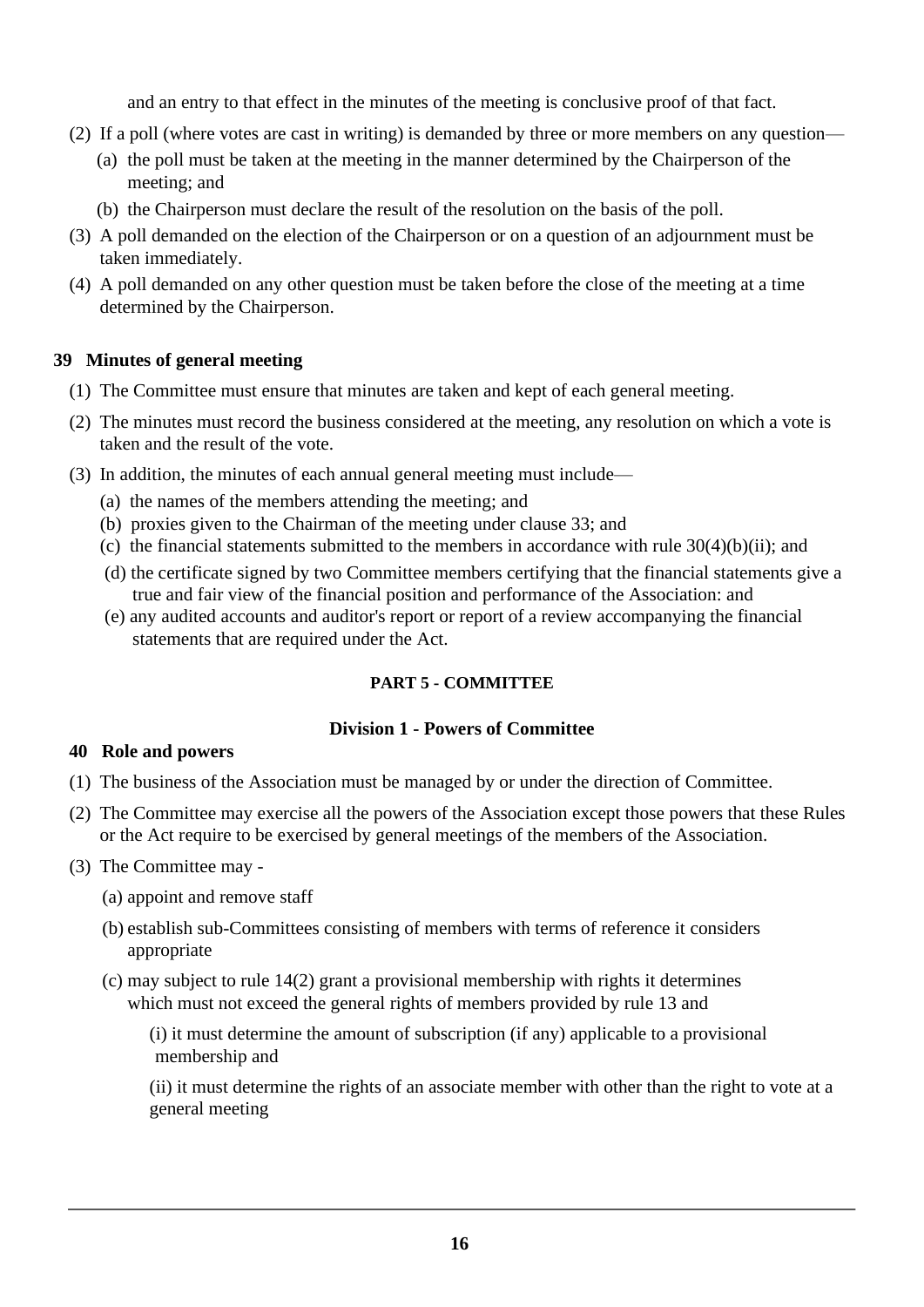# **41 Delegation**

- (1) The Committee may delegate to a member of the Committee, a sub-Committee, or staff, any of its powers and functions other than -
	- (a) this power of delegation; or
	- (b) a duty imposed on the Committee by the Act or any other law.
- (2) The delegation must be in writing and may be subject to the conditions and limitations the Committee considers appropriate.
- (3) The Committee may, in writing, revoke a delegation wholly or in part.

# **Division 2 - Composition of Committee and duties of members**

#### **42 Composition of Committee**

The Committee consists of -

- (a) a President; and
- (b) a Vice-President; and
- (c) a Secretary/Newsletter Co-Ordinator; and
- (d) a Treasurer; and
- (e) Membership Co-ordinator; and
- (f) ordinary members (if any) elected under rule 51 and
- (g) Skills and competencies of our Committee Persons/Position.

## **43 General Duties**

- (1) As soon as practicable after being elected or appointed to the Committee, each Committee member must become familiar with these Rules and the Act.
- (2) The Committee is collectively responsible for ensuring that the Association complies with the Act and that individual members of the Committee comply with these Rules.
- (3) Committee members must exercise their powers and discharge their duties with reasonable care and diligence.
- (4) Committee members must exercise their powers and discharge their duties
	- (a) in good faith in the best interests of the Association; and
	- (b) for a proper purpose.
- (5) Committee members and former Committee members must not make improper use of
	- (a) their position; or
	- (b) information acquired by virtue of holding their position— to gain an advantage for themselves or any other person or to cause detriment to the Association.
	- (6) In addition to any duties imposed by these Rules, a committee member must perform any other duties imposed from time to time by resolution at a general meeting.

# **44 President and Vice-President**

(1) Subject to subrule (2), the President or, in the President's absence, the Vice-President is the Chairperson for any general meetings and for any Committee meetings.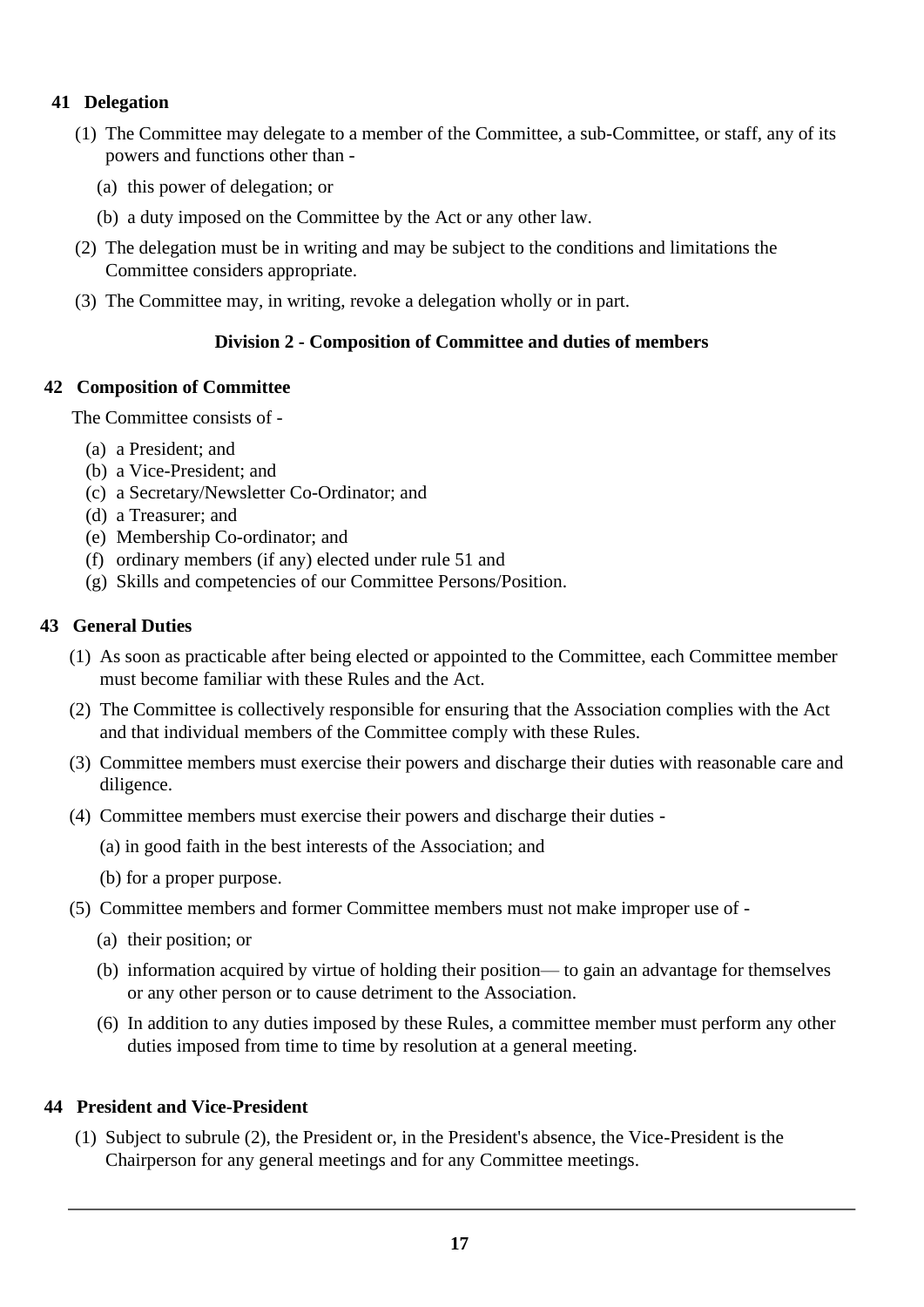- (2) If the President and the Vice-President are both absent, or are unable to preside, the Chairperson of the meeting must be -
	- (a) in the case of a general meeting, a member elected by the other members present; or
	- (b) in the case of a committee meeting a committee member elected by the other Committee members present.

## **45 Secretary/Newsletter Co-ordinator**

- (1) The Secretary must perform any duty or function required under the Act to be performed by the Secretary of an incorporated association.
- (2) The Secretary must
	- (a) maintain the register of members in accordance with rule 18; and
	- (b) keep custody of the common seal (if any) of the Association and, except for the financial records referred to in rule 70(3), all books, documents, and securities of the Association in accordance with rules 72 and 75; and
	- (c) subject to the Act and these Rules, provide members with access to the register of members, the minutes of general meetings and other books and documents; and
	- (d) perform any other duty or function imposed on the Secretary by these Rules.
- (3) The Secretary must give to the Registrar notice of his or her appointment within 14 days after the appointment.

## **46 Treasurer/Membership Co-ordinator**

- (1) The Treasurer must
	- (a) maintain the register of members in accordance with rule 18a.

(b) receive all moneys paid to or received by the Association and issue receipts for those moneys in the ensure that all moneys received are paid into the account of the Association within 5 working days after receipt: and also

- (a) make any payments authorised by the Committee or by a general meeting of the Association from the Association's funds; and
- (b) ensure cheques are signed by at least 2 Committee members.
- (2) The Treasurer must
	- (a) ensure that the financial records of the Association are kept in accordance with the Act; and
	- (b) coordinate the preparation of the financial statements of the Association and their certification by the Committee prior to their submission to the annual general meeting of the Association.
- (3) The Treasurer must ensure that at least one other Committee member has access to the accounts and financial records of the Association.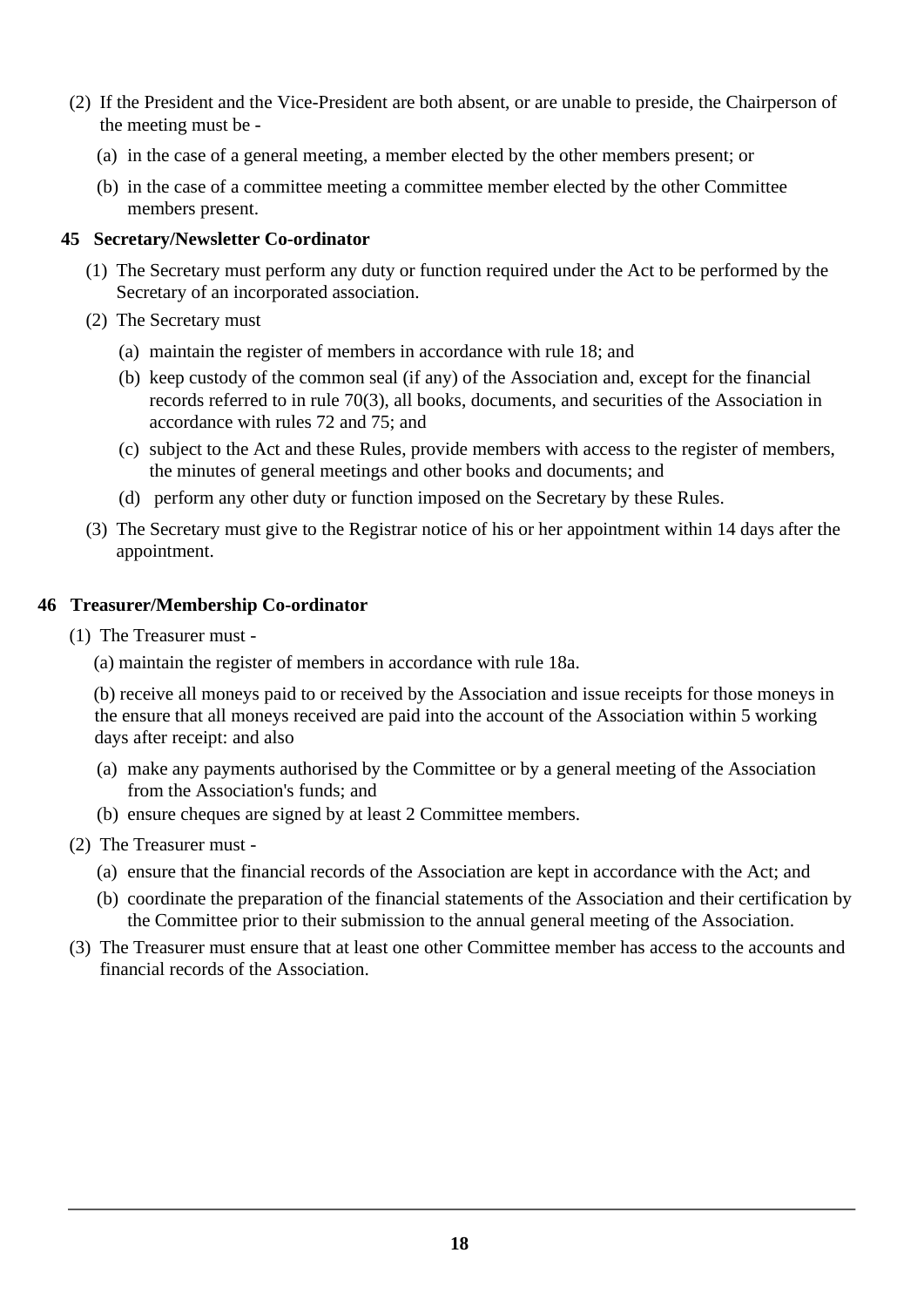# **Division 3 - Election of Committee members and tenure of office**

## **47 Who is eligible to be Committee member**

A member is eligible to be elected or appointed as Committee member if the member is entitled vote at a general meeting

## **48 Positions to be declared vacant**

- (1) This rule applies to—
- (a) the first annual general meeting of the Association after its incorporation; or
- (b) any subsequent annual general meeting of the Association, after the annual report and financial statements of the Association have been received.
- (2) The Chairperson of the meeting must declare all positions on the Committee vacant and hold elections for those positions in accordance with rules 50 to 52.

## **49 Nominations**

- (1) Twenty-one (21) days prior to the date fixed for the Annual General Meeting, the Secretary must call for nominations for each of the Committee positions.
- (2) Nominees must be an eligible member of the Association
	- (a) Nominations shall be made in writing, signed by two (2) members, and accompanied by the written consent of the nominee (which may be endorsed on the form of nomination): and
	- (b) must be delivered to the Secretary not less than seven (7) days before the date fixed for the Annual General Meeting

# **50 Election of President etc.**

- (1) At the annual general meeting, separate elections must be held for each of the following positions
	- (a) President
	- (b) Vice-President
	- (c) Secretary/Newsletter Co-ordinator
	- (d) Treasurer/Membership Co-ordinator
- (2) If only one member is nominated for the position, the Chairperson of the meeting must declare the member elected to the position.
- (3) If more than one member is nominated, a ballot must be held in accordance with rule 52.
- (4) On his or her election, the new President may take over as Chairperson of the meeting.

# **51 Election of ordinary members**

- (1) Nominations of candidates for election as ordinary members of the Committee
	- (a) may be made for a specific position or portfolio which is to be determined by the Committee in office prior to the date of notification of the Annual General Meeting.
	- (b) shall be made in writing, signed by two (2) members of the Association and accompanied by the written consent of the candidate (which may be endorsed on the form of nomination); and
	- (c) shall be delivered to the Secretary of the Association not less than seven (7) days before the date fixed for the Annual General Meeting.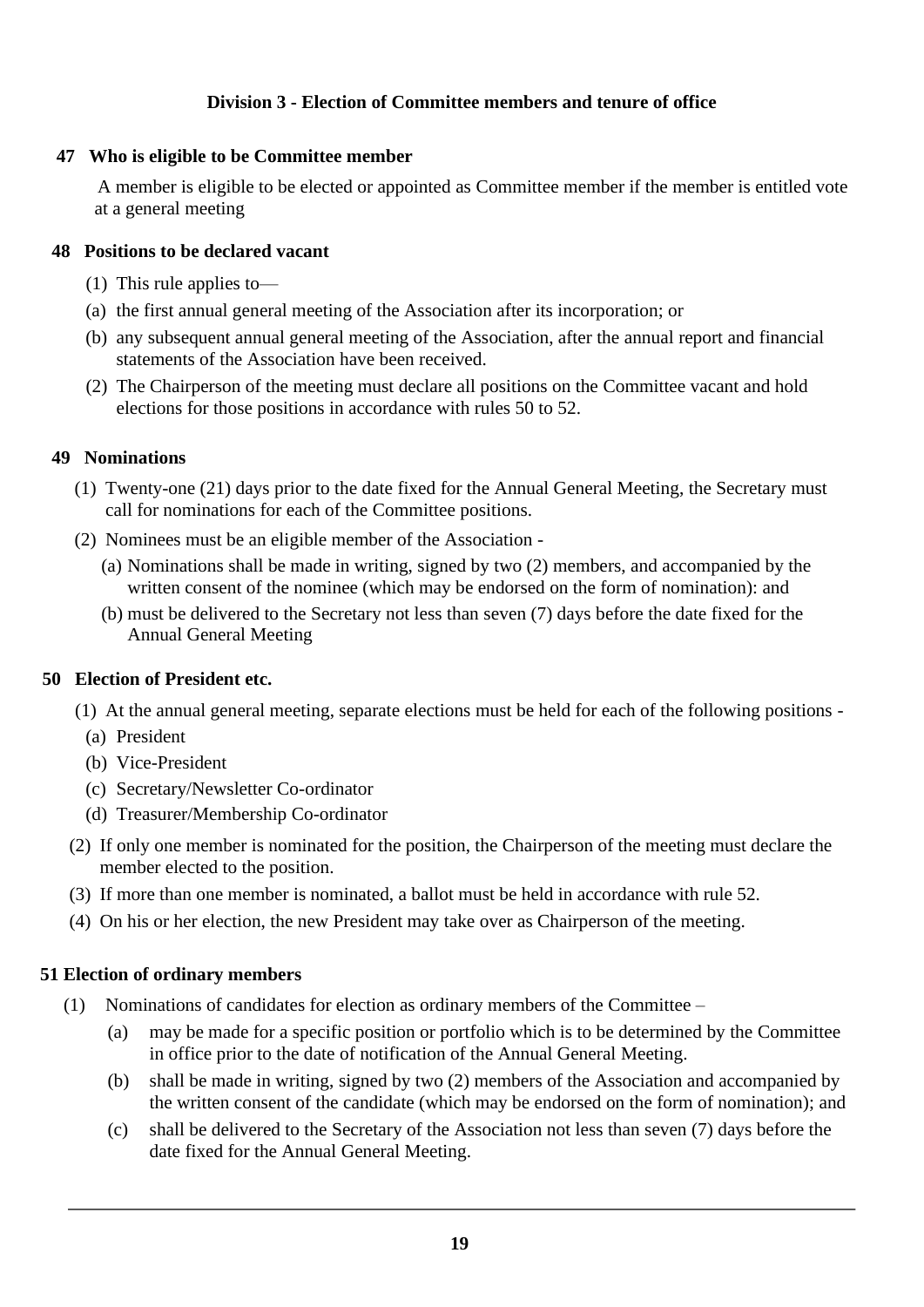- (2) If insufficient nominations are received to fill all vacancies on the Committee, the candidates nominated shall be deemed to be elected and further nominations shall be received at the Annual General Meeting.
- (3) If the number of nominations received is equal to the number of vacancies to be filled, the persons nominated shall be deemed to be elected.
- (4) If the number of nominations exceeds the number of vacancies to be filled, a ballot shall be held.

# **52 Ballot**

- (1) If a ballot is required for the election for a position, the Chairperson of the meeting must appoint a member to act as returning officer to conduct the ballot.
- (2) The returning officer must not be a member nominated for the position.
- (3) Before the ballot is taken, each candidate may make a short speech in support of his or her election.
- (4) The election must be by secret ballot.
- (5) The returning officer must give a blank piece of paper to
	- (a) each member present in person; and
- (6) If the ballot is for a single position, the voter must write on the ballot paper the name of the candidate for whom they wish to vote.
- (7) Each ballot paper on which the name of a candidate has been written counts as one vote for that candidate.
- (8) The returning officer must declare elected the candidate or, in the case of an election for more than one position, the candidates who received the most votes.
- (9) If the returning officer is unable to declare the result of an election under subrule (8) because 2 or more candidates received the same number of votes, the returning officer must—
	- (a) conduct a further election for the position in accordance with subrules (4) to (8) to decide which of those candidates is to be elected; or
	- (b) with the agreement of those candidates, decide by lot which of them is to be elected.

# **53 Questions Arising at a General Meeting**

- (1) Questions arising at a General Meeting of the Association may
	- (a) be determined by a show of hands, unless a poll is demanded before, or on the show of hands.
	- (b) by the show of hands, be declared by the Chairperson as resolved unanimously, or carried by a majority of not less than 75% of the members present and eligible under the rules of the Association to vote or has been lost.
- (2) An entry reflecting the decision, and made in the Minute Book of the Association, shall be evidence of the fact, without proof of the number or proportion of the vote recorded in favour, or against, that resolution.
- (3) Upon any question arising at the General Meeting of the association
	- (a) a member has one vote only
	- (b) all votes shall be given personally
	- (c) in the case of an equal vote being made on a question, the Chairperson of the meeting is entitled to exercise a second or a casting vote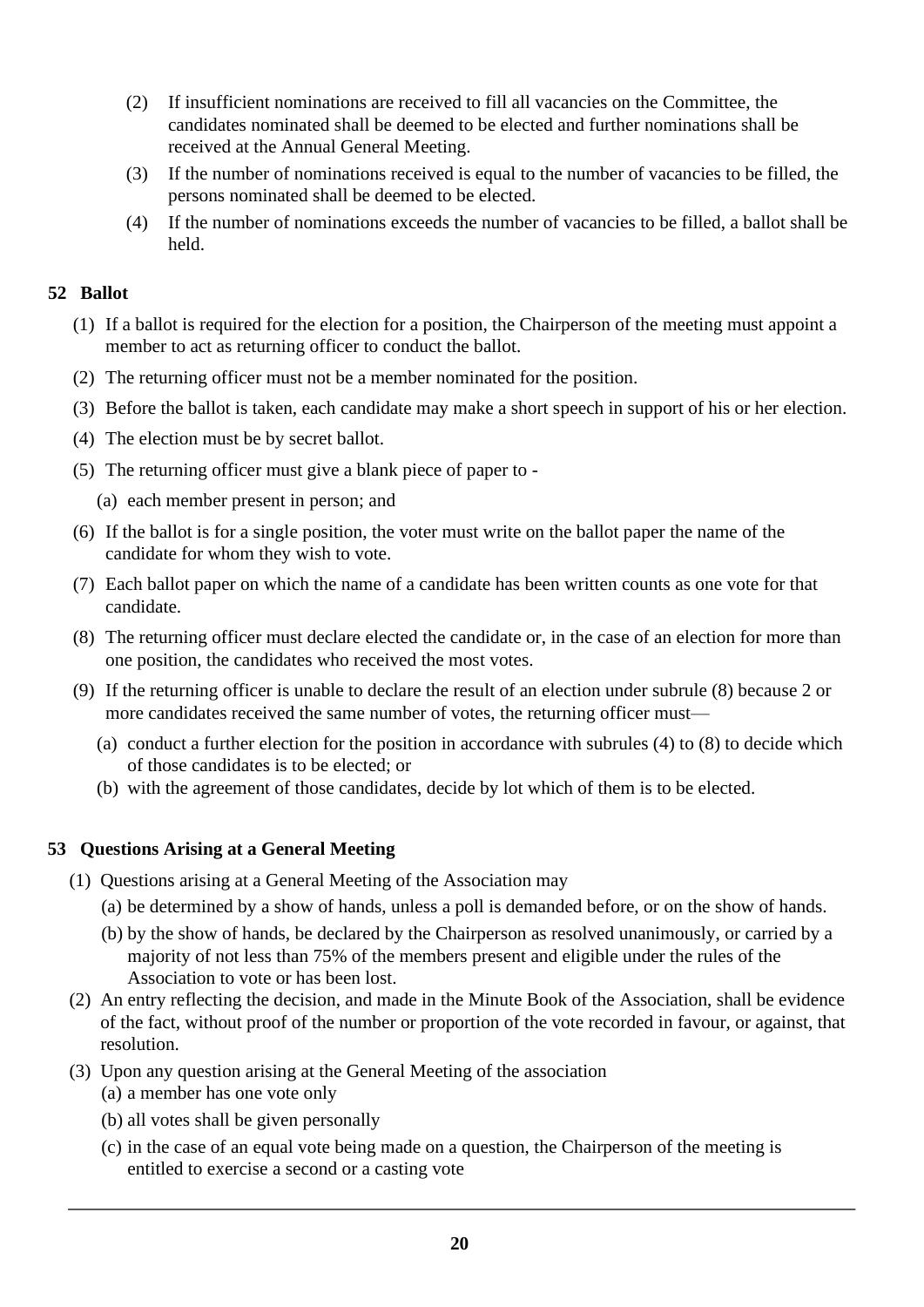- (4) If at a meeting a poll on-
	- (a) any question is demanded by not less than three (3) members, it shall be taken at that meeting in such a manner as the Chairperson may direct, and the resolution of the poll shall be deemed to be a resolution of the meeting on that question.
	- (b) the election of a Chairperson is demanded, or on a question of an adjournment it shall be taken forthwith.
	- (c) any other question is demanded, it shall be taken at such a time before the close of the meeting as the Chairperson may direct.
- (5) A member is not entitled to vote at any General Meeting unless all monies due and payable by him/her to the Association have been paid.
- (6) There shall be no votes cast by proxy at any General Meeting of the Association.

# **54 Term of office**

- (1) Subject to subrule (2) and rule 55, a committee member holds office until the positions of the Committee are declared vacant at the next annual general meeting.
- (2) A general meeting of the Association may
	- (a) by special resolution, remove a committee member from office; and
	- (b) elect an eligible member of the Association to fill the vacant position in accordance with this Division.
- (3) A member who is the subject of a proposed special resolution under subrule (2)(a) may make representations in writing to the Secretary or President of the Association (not exceeding a reasonable length) and may request that the representations be provided to the members of the Association.
- (4) The Secretary or the President may give a copy of the representations to each member of the Association or, if they are not so given, the member may require that they be read out at the meeting at which the special resolution is to be proposed.
- (5) No member or former member of the Committee shall knowingly or recklessly make improper use of:
	- (a) their position in the Association; or
	- (b) information acquired by virtue of their position so as to gain directly or indirectly
		- (i) any pecuniary benefit for their own or any other person's material advantage, or
		- (ii) so as to cause detriment to the Association.

# **55 Vacation of office**

- (1) A Committee member may resign from the Committee by written notice addressed to the Committee.
- (2) A person ceases to be a committee member if he or she
	- (a) ceases to be a member of the Association; or
	- (b) fails to attend 3 consecutive Committee meetings (other than special or urgent Committee meetings) without leave of absence under rule 68; or
	- (c) otherwise ceases to be a Committee member by operation of section 78 of the Act.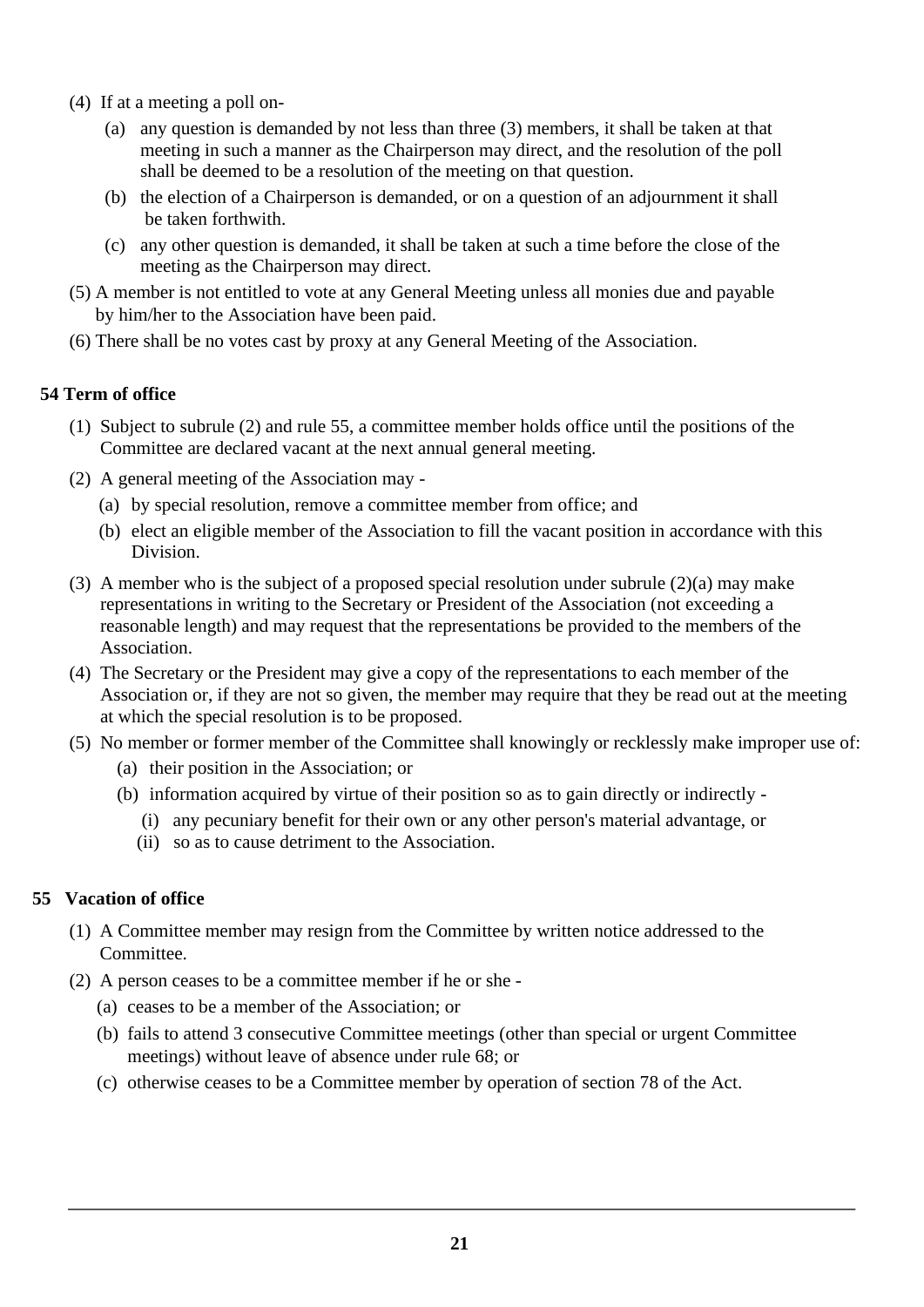- (3) In the event of any member ceasing to hold a position in the organisation, the member:
	- (a) shall return to the Association any documents, including those stored electronically, and electronic operating systems relating to the Association, and any chattels and electronic Devices provided by the Association that they have in their custody by virtue of their role in the Association. Such items shall be in good condition and fully operational and shall be returned within twenty-eight (28) days of the member ceasing to hold the position. A failure to return documents within the 28-day time frame allows the Association to apply to the Magistrates' Court to ensure performance.
	- (b) shall remove from personal equipment all electronic records relating to the Association.

# **56 Filling casual vacancies**

- (1) The Committee may appoint an eligible member of the Association to fill a position on the Committee that—
	- (a) has become vacant under rule 55; or
	- (b) was not filled by election at the last annual general meeting.
- (2) If the position of Secretary becomes vacant, the Committee must appoint a member to the position within 14 days after the vacancy arises.
- (3) Rule 55 applies to any Committee member appointed by the Committee under subrule (1) or (2).
- (4) The Committee may continue to act despite any vacancy in its membership.

# **57 Removal of a Member of Committee**

- (1) A member of the Committee of the Incorporated Association must retire, and may be removed from office, as provided by the Rules of the Association.
- (2) A member of the Committee vacates office in the circumstances (if any) provided in the Rules of the Incorporated Association and in any of the following circumstances:
	- (a) the member of the Committee resigns his or her office by written notice addressed to the Committee.
	- (b) the member of the Committee is removed from office by special resolution at a General Meeting of the Incorporated Association.
	- (c) the member of the Committee
		- (i) dies, or
		- (ii) becomes bankrupt or applies to take or takes advantage of any law relating to bankrupt or insolvent debtors or compounds with his or her creditors or makes an assignment of his or her estate for their benefit, or
		- (iii) becomes a represented person within the meaning of *The Guardianship and Administration Act 1986*.
	- (d) in the case of the Secretary of the Incorporated Association, the Secretary ceases to reside in Australia.
	- (e) a statutory manager is appointed under Section 31D of the Act to conduct the affairs of the Incorporated Association.
- (3) In this section, 'Committee member' includes the Secretary of the Incorporated Association.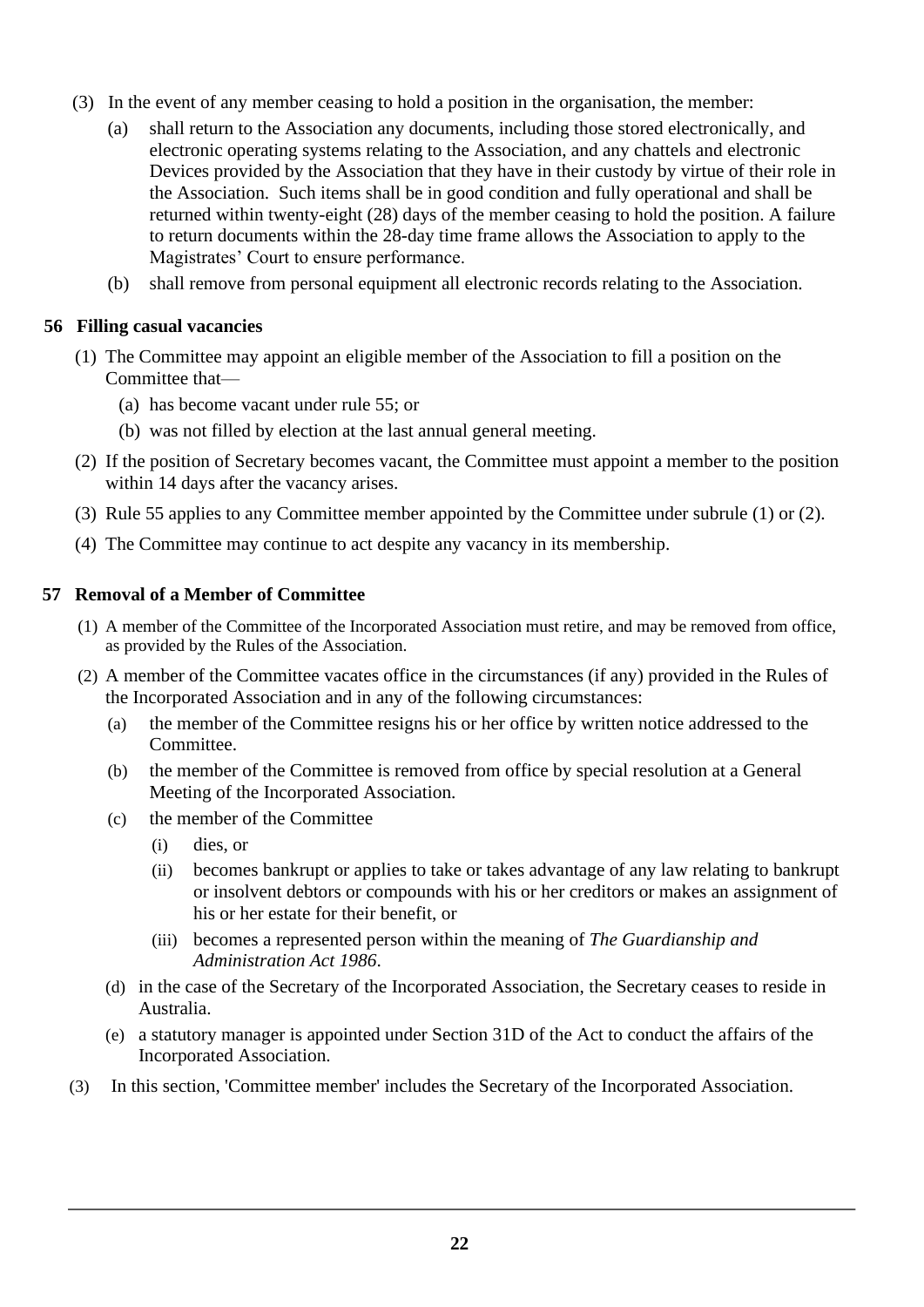# **58 Co-opting Members for special purposes**

- (1) For special purposes the Committee may co-opt members. Such members shall have equal voting rights with ordinary members of the Committee and shall hold office for the same period as ordinary members, described in clause 57
- (2). The number of members appointed under this subrule shall not at any time exceed two (2)

# **Division 4 - Meetings of Committee**

# **59 Meetings of Committee**

- (1) The Committee must meet at least 6 times in each year at the dates, times and places determined by the Committee.
- (2) The date, time, and place of the first Committee meeting must be determined by the members of the Committee as soon as practicable after the annual general meeting of the Association at which the members of the Committee were elected.
- (3) Special Committee meetings may be convened by the President or by any 6 members of the Committee.

# **60 Notice of meetings**

- (1) Notice of each Committee meeting must be given to each Committee member, by delivering it to him/her personally, electronically or by pre-paid post addressed to him/her at the usual or last known place of abode at least two (2) business days before the date of the meeting.
- (2) Notice may be given of more than one Committee meeting at the same time.
- (3) The notice must state the date, time and place of the meeting.
- (4) Special meetings of the Committee may be convened by the President or by any six (6) of the members of the Committee.
- (5) If a special Committee meeting is convened, the notice must include the general nature of the business to be conducted.
- (6) The only business that may be conducted at the special Committee meeting is the business for which the meeting is convened.

# **61 Urgent meetings**

- (1) In cases of urgency, a meeting can be held without notice being given in accordance with rule 60 provided that as much notice as practicable is given to each Committee member by the quickest means practicable.
- (2) Any resolution made at the meeting must be passed by an absolute majority of the Committee.
- (3) The only business that may be conducted at an urgent meeting is the business for which the meeting is convened.

# **62 Procedure and order of business**

- (1) The procedure to be followed at a meeting of a committee must be determined from time to time by the Committee.
- (2) The order of business may be determined by the members present at the meeting.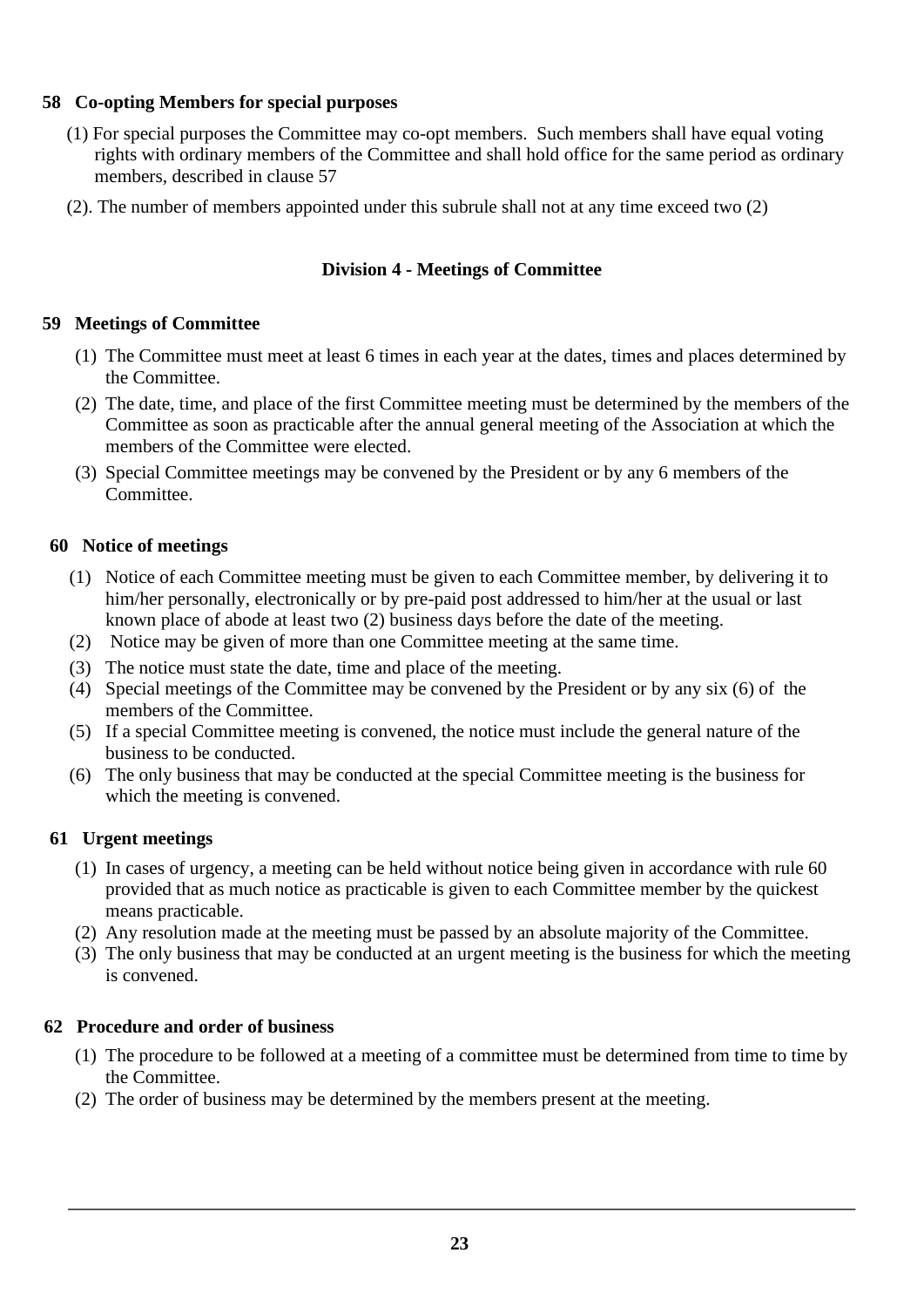# **63 Use of technology**

- (1) A Committee member who is not physically present at a committee meeting may participate in the meeting by the use of technology that allows that Committee member, and the Committee members present at the meeting to clearly and simultaneously communicate with each other.
- (2) For the purposes of this Part, a committee member participating in a Committee meeting as permitted under subrule (1) is taken to be present at the meeting, is included in the quorum and, if the member votes at the meeting, is taken to have voted in person.

# **64 Quorum**

- (1) No business may be conducted at a committee meeting unless a quorum is present.
- (2) Any five (5) members of the Committee including at least one of either the President, Secretary/Newsletter Co-ordinator, Vice President, Treasurer/Membership Co-ordinator constitute a quorum for the transaction
- (3) If a quorum is not present within 30 minutes after the notified commencement time of a committee meeting —
	- (a) in the case of a special meeting—the meeting lapses.
	- (b) in any other case—the meeting must be adjourned to a date no later than 14 days after the adjournment and notice of the time, date, and place to which the meeting is adjourned must be given in accordance with rule 60.

# **65 Voting**

- (1) On any question arising at a committee meeting, each Committee member present at the meeting has one vote.
- (2) A motion is carried if a majority of Committee members present at the meeting vote in favour of the motion.
- (3) Subrule (2) does not apply to any motion or question which is required by these Rules to be passed by an absolute majority of the Committee.
- (4) If votes are divided equally on a question, the Chairperson of the meeting has a second or casting vote.
- (5) Voting by proxy is not permitted.

# **66 Conflict of interest**

- (1) A Committee member who has a material personal interest in a matter being considered at Committee meeting must disclose the nature and extent of that interest to the Committee.
- (2) The member
	- (a) must not be present while the matter is being considered at the meeting; and
	- (b) must not vote on the matter.
- (3) This rule does not apply to a material personal interest—
	- (a) that exists only because the member belongs to a class of persons for whose benefit the Association is established; or
	- (b) that the member has in common with all, or a substantial proportion of, the members of the Association.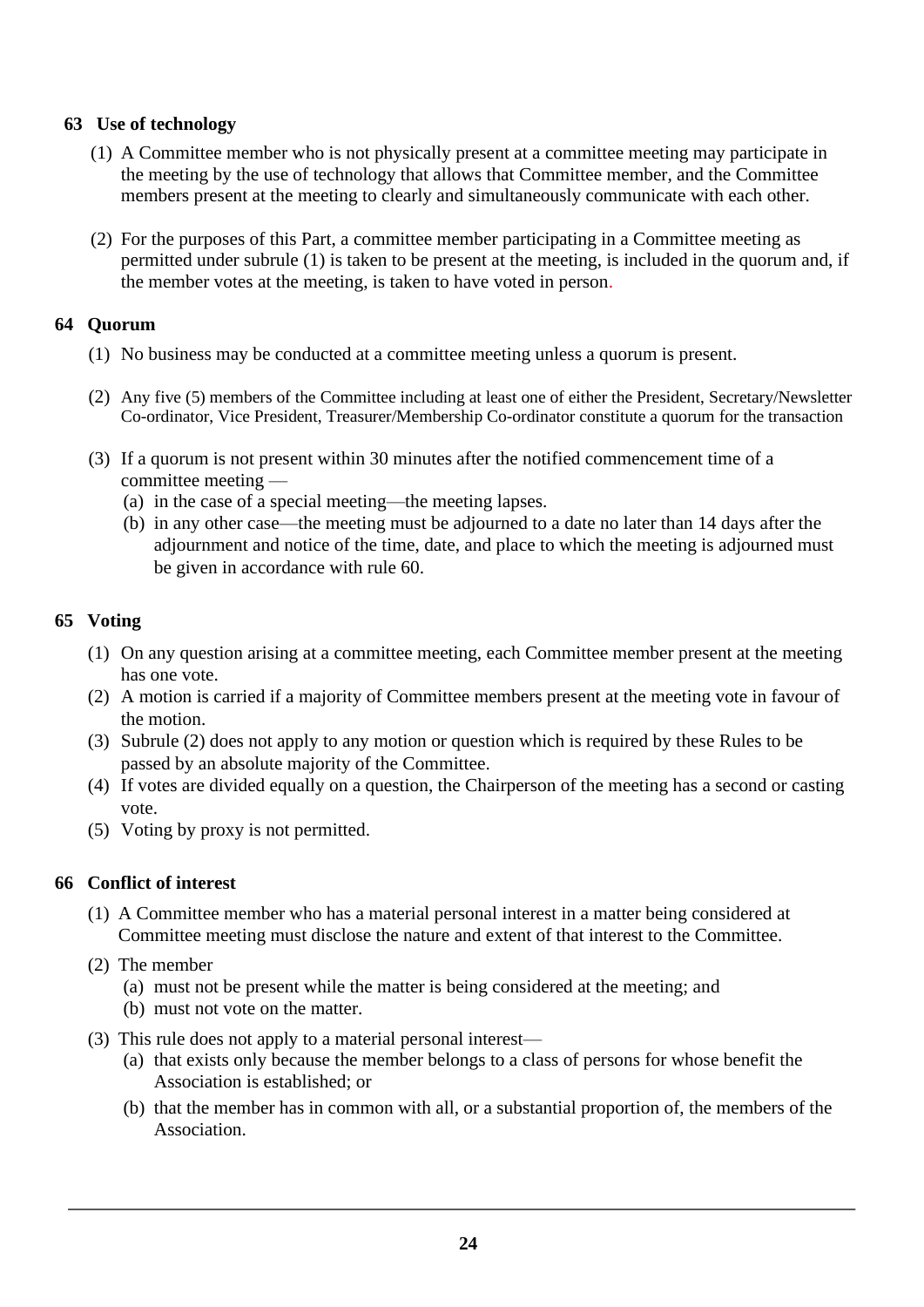# **67 Minutes of meeting**

- (1) The Committee must ensure that minutes are taken and kept of each Committee meeting.
- (2) The minutes must record the following
	- (a) the names of the members in attendance at the meeting.
	- (b) the business considered at the meeting.
	- (c) any resolution on which a vote is taken and the result of the vote.
	- (d) any material personal interest disclosed under rule 66.

## **68 Leave of absence**

- (1) The Committee may grant a member of the Committee leave of absence from Committee meetings for a period not exceeding 3 months.
- (2) The Committee must not grant leave of absence retrospectively unless it is satisfied that it was not feasible for the Committee member to seek the leave in advance.

## **PART 6 - FINANCIAL MATTERS**

#### **69 Source of funds**

The funds of the Association may be derived from joining fees, annual subscriptions, donations, fundraising activities, grants, interest and any other legal sources approved by the Committee.

## **70 Management of funds**

- (1) The Association must open an account with a financial institution from which all expenditure of the Association is made and into which all of the Association's revenue is deposited.
- (2) Subject to any restrictions imposed by a general meeting of the Association, the Committee may approve expenditure on behalf of the Association.
- (3) The Committee may authorise the Treasurer to expend funds on behalf of the Association (including by electronic funds transfer) up to a specified limit without requiring approval from the Committee for each item on which the funds are expended.
- (4) All cheques, drafts, bills of exchange, promissory notes and other negotiable instruments must be signed by 2 Committee members.
- (5) All funds of the Association must be deposited into the financial account of the Association no later than 5 working days after receipt.
- (6) With the approval of the Committee, the Treasurer may maintain a cash float provided that all money paid from or paid into the float is accurately recorded at the time of the transaction.

# **71 Financial records**

- (1) The Association must keep financial records that
	- (a) correctly record and explain its transactions, financial position and performance; and
	- (b) enable financial statements to be prepared as required by the Act.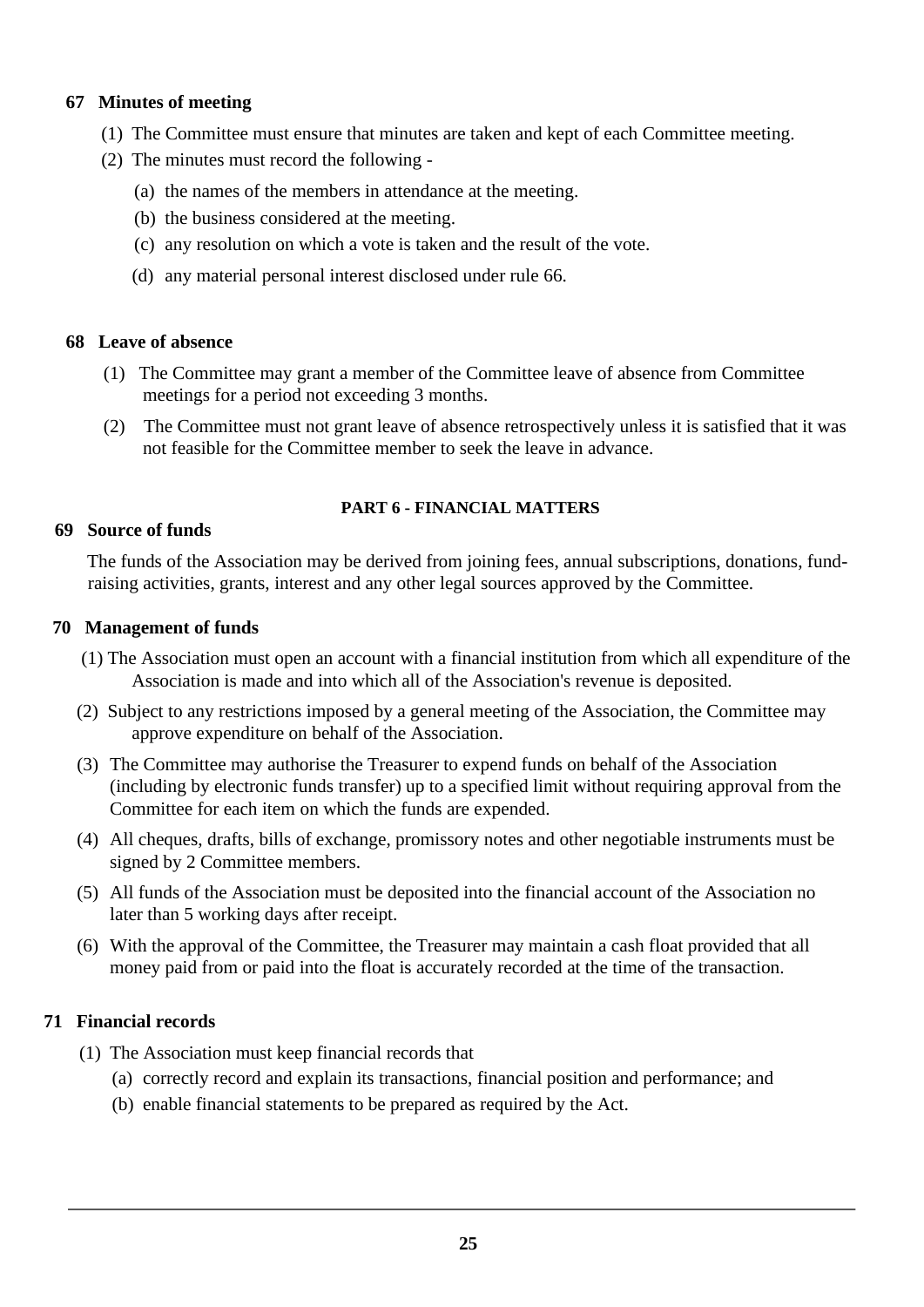- (2) The Association must retain the financial records for 7 years after the transactions covered by the records are completed.
- (3) The Treasurer must keep in his or her custody, or under his or her control
	- (a) the financial records for the current financial year; and
	- (b) any other financial records as authorised by the Committee.

# **72 Financial statements**

- (1) For each financial year, the Committee must ensure that the requirements under the Act relating to the financial statements of the Association are met.
- (2) Without limiting subrule (1), those requirements include
	- (a) the preparation of the financial statements.
	- (b) if required, the review or auditing of the financial statements.
	- (c) the certification of the financial statements by the Committee.
	- (d) the submission of the financial statements to the annual general meeting of the Association.
	- (e) the lodgement with the Registrar of the financial statements and accompanying reports, certificates, statements and fee.

# **PART 7 - GENERAL MATTERS**

# **73 Common Seal**

- (1) The Association may have a common seal.
- (2) If the Association has a common seal—
	- (a) the name of the Association must appear in legible characters on the common seal.
	- (b) a document may only be sealed with the common seal by the authority of the Committee and the sealing must be witnessed by the signatures of two Committee members.
	- (c) The common seal must be kept with the Secretary.

# **74 Registered addresses**

The registered address of the Association is -

- 1. The address determined from time to time by resolution of the Committee; or
- 2. If the Committee has not determined an address to be the registered address, the postal address of the Secretary.

# **75. Notice requirements**

- (1) Any notice required to be given to a member or Committee member under these Rules may be given by -
	- (a) handing the notice to the member personally; or
	- (b) placing the notice on the official noticeboard; or
	- (c) publishing the notice in the official newsletter; or
	- (d) sending it by post to the member at the address recorded for the member in the register of members; or
	- (e) email or facsimile.
- (2) Sub rule (1) does not apply to notice given under rule 60.